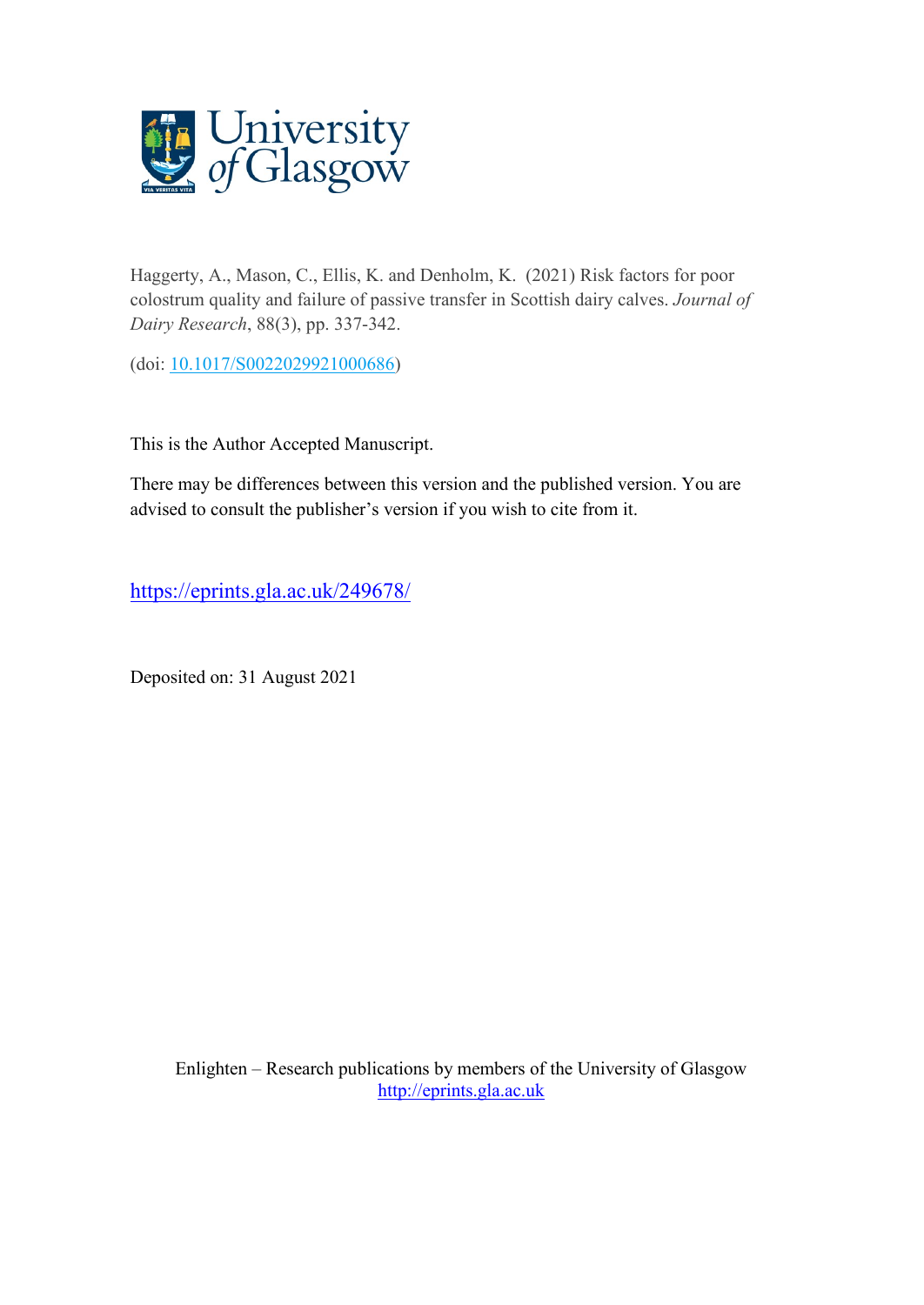| <b>Research paper</b><br>1 |  |
|----------------------------|--|
|----------------------------|--|

 **Risk factors for poor colostrum quality and failure of passive transfer in Scottish dairy calves** 5 Alexandra Haggerty<sup>a</sup>, Colin Mason<sup>b</sup>, Kathryn Ellis<sup>a</sup>, Katharine Denholm<sup>a</sup> a 7 *Scottish Centre for Production Animal Health and Food Safety, University of Glasgow School of Veterinary Medicine, 464 Bearsden Road, Bearsden, Glasgow, G61 1QH, Scotland* b 10 *Scotland's Rural College, St Mary's Industrial estate, Dumfries Vet Centre, Dumfries, DG1 1DX, Scotland* 15 \* Corresponding author. Tel.: +44 141 330 1829 *Email address:* [katie.denholm@glasgow.ac.uk](mailto:katie.denholm@glasgow.ac.uk) (K. Denholm).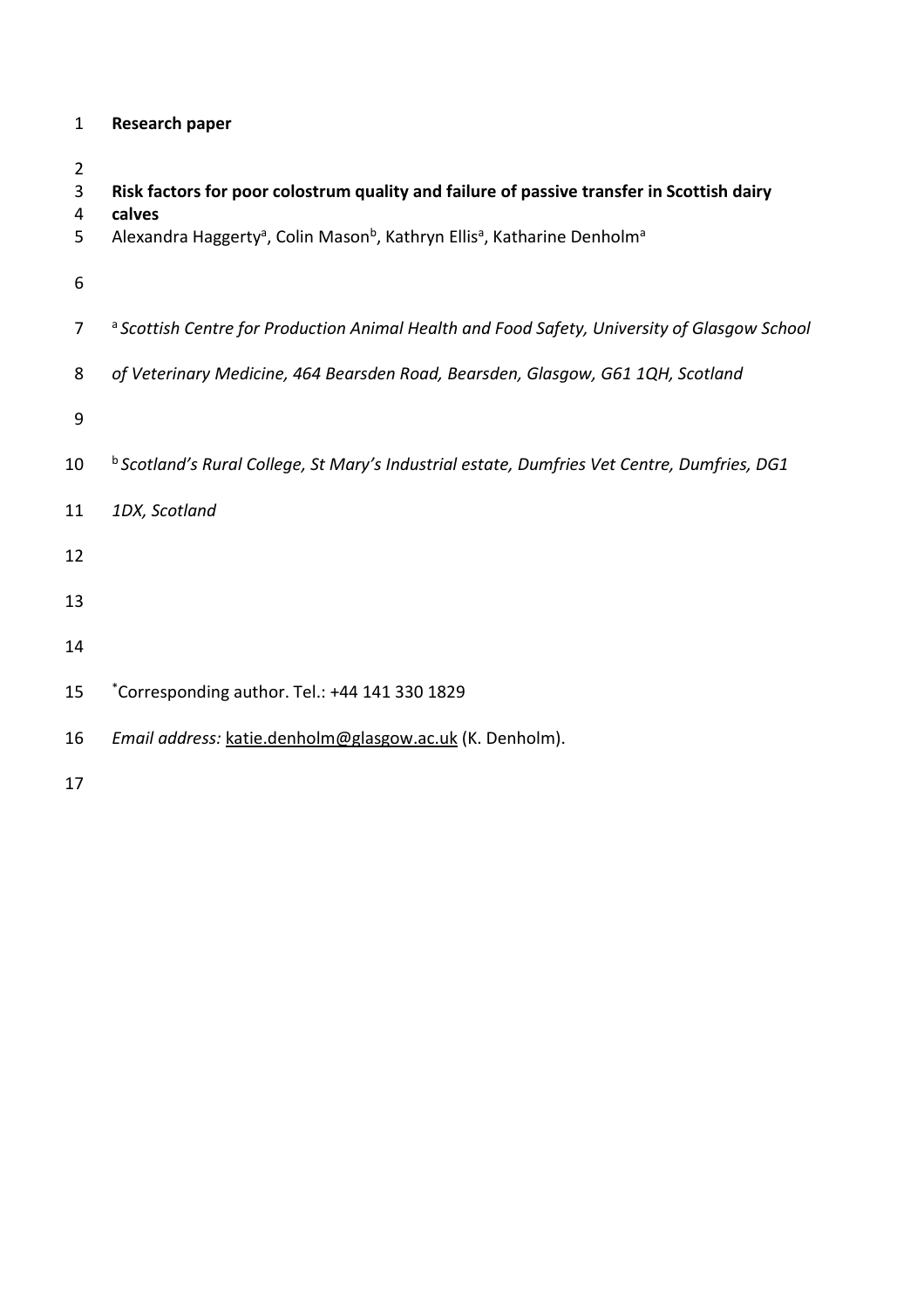| 19 | Failure of passive transfer (FPT) has health, welfare and economic implications for calves.        |
|----|----------------------------------------------------------------------------------------------------|
| 20 | Immunoglobulin G (IgG) concentration of 370 dairy calf serum samples from 38 Scottish              |
| 21 | dairy farms was measured via radial immunodiffusion (RID) to determine FPT prevalence.             |
| 22 | IgG concentration, total bacteria count (TBC) and total coliform count (TCC) of 252                |
| 23 | colostrum samples were also measured. A questionnaire was completed at farm enrolment              |
| 24 | to investigate risk factors for FPT and poor colostrum quality at farm-level. Multivariable        |
| 25 | mixed effect logistic and linear regressions were carried out to determine significant risk        |
| 26 | factors for FPT and colostrum quality.                                                             |
| 27 |                                                                                                    |
| 28 | Prevalence of FPT at calf level was determined to be 14.05 % (95%CI= 10.69-18.31,                  |
| 29 | n=52/370). One hundred and eleven of 252 colostrum samples (44.05%, 95%CI=37.88-                   |
| 30 | 50.22) failed to meet Brix thresholds for colostrum quality. Of these 28 and 38 samples also       |
| 31 | exceeded TBC and TCC thresholds, respectively. Increased time between parturition and              |
| 32 | colostrum harvesting was associated with a colostrum Brix result < 22% ( $p$ =0.09), and           |
| 33 | increased time spent in a bucket prior to feeding or storing was associated with a TBC             |
| 34 | $\geq$ 100,000cfu/ml (p=0.01) and a TCC $\geq$ 10,000cfu/ml (p=0.03). High TBC values in colostrum |
| 35 | were associated with lower serum IgG concentrations ( $p=0.04$ ).                                  |
| 36 |                                                                                                    |
| 37 | This study highlights associations between colostrum quality and FPT in dairy calves as well       |
| 38 | as potential risk factors for reduced colostrum quality; recommending some simple steps            |
| 39 | producers can take to maximise colostrum quality on farm.                                          |

*Keywords: FPT, colostrum, dairy calves, risk factors*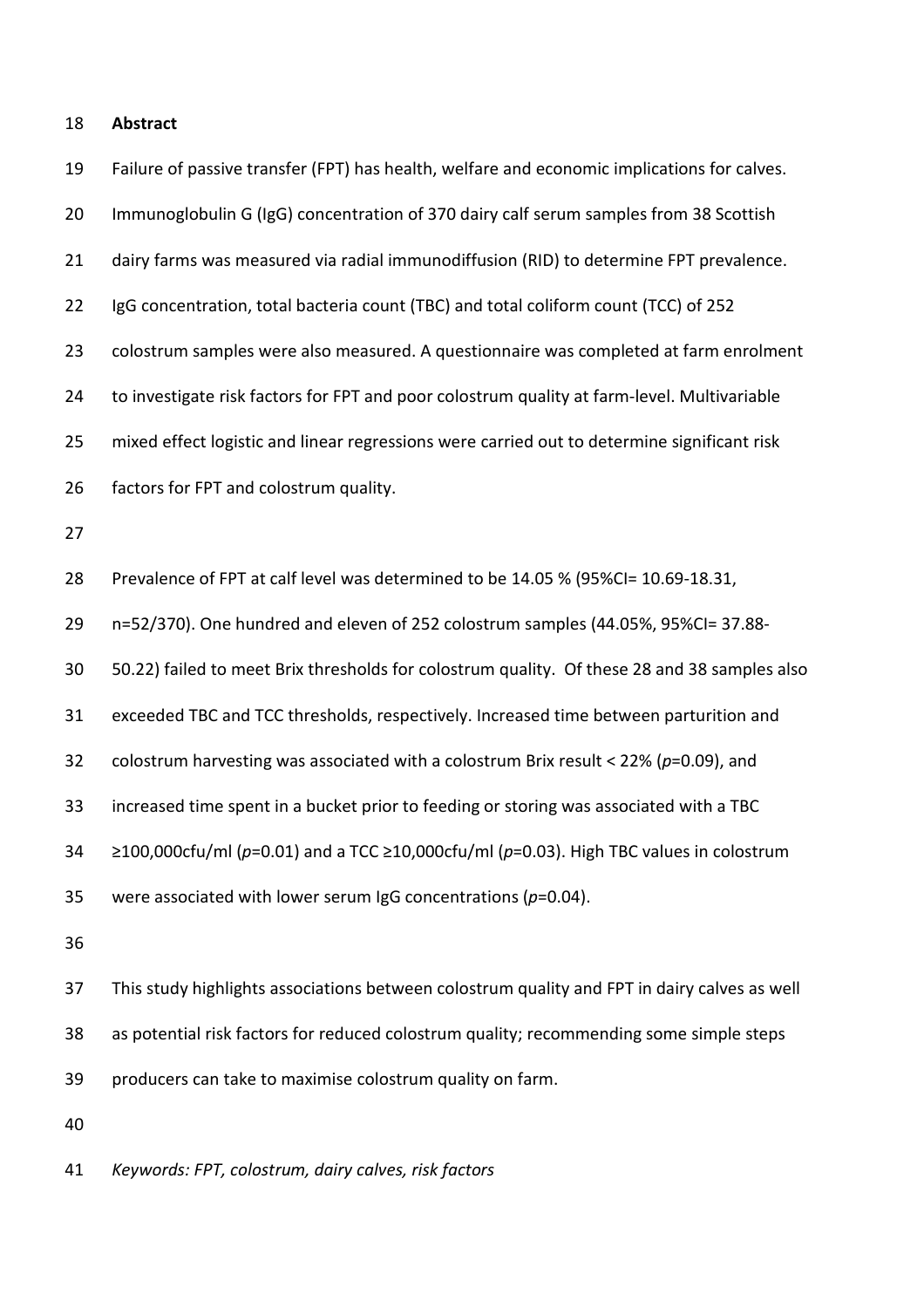42 Calves are born agammaglobulinaemic, and are dependent on the timely consumption of maternal colostrum in sufficient volume and quality to confer immunity in the first few weeks of life through passive transfer (Godden *et al.* 2019). Many studies have examined risk factors for failure of passive transfer (FPT) and concluded that the most influential of these are colostrum management risk factors (Godden *et al.* 2019). Calves need to receive between 10–15 % of their bodyweight of high quality (high IgG and low bacteria) colostrum in the first six hours of life (Patel *et al.* 2014).

Neonatal calves with FPT (serum IgG concentration <10g/L) have higher incidences of calf

morbidity and mortality than their healthy counterparts, as well as more long-term

detrimental effects on productivity (DeNise *et al.* 1989; Tyler *et al.* 1999; Faber *et al.* 2005).

 Colostrum quality is defined in terms of immunoglobulin G (IgG) concentration (target > 50g/L), and bacterial contamination (target total bacterial count (TBC) <100,000 CFU/ml, and total coliform count (TCC) <10,000 CFU/ml) (McGuirk and Collins, 2004; Godden *et al.* 2019). Meeting these targets should ensure that calves receive the critical mass of 150– 200g of IgG required for adequate passive transfer (Chigerwe *et al.* 2008), although more recent research suggests that approximately 300g of IgG is required (Godden *et al.* 2019).

 Brix refractometry can be used to measure colostrum IgG concentration and is cheaper and more expedient than laboratory-based testing. Meta analysis carried out by Buczinski and Vandeweerd, (2016) determined that at a cut point of 22%, the sensitivity of the test was 80.2 % (95% CI=71.1 – 87.0%) and the specificity was 82.6% (95% CI=71.4 – 90.0%) when compared with direct measurement of colostrum IgG.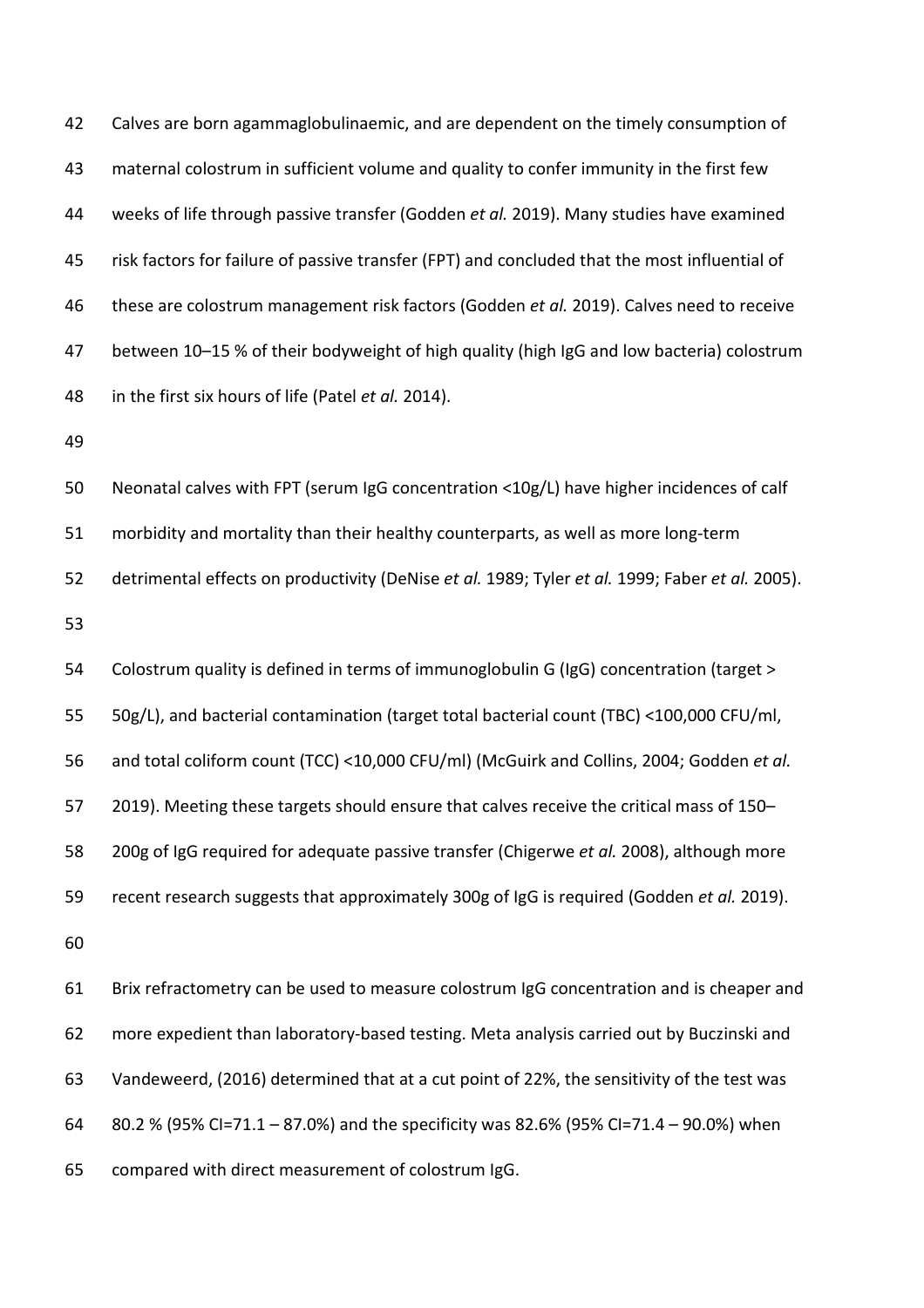Increased bacterial contamination of colostrum, specifically coliform bacteria, reduces absorption efficiency of IgG. (Johnson *et al.* 2017). There are several mechanisms by which this is postulated to occur. Firstly, physical binding of the IgG by microbes within the gastrointestinal lumen blocks their uptake across the enterocytes. Secondly, pathogenic bacteria may attach and damage intestinal cells meaning their permeability is reduced. Thirdly, when these pathogenic bacteria damage intestinal cells there is accelerated gut closure. Fourthly, bacteria physically block absorption channels of the immunoglobulin molecules (Staley and Bush, 1985). Bacterial contamination could also include specific disease-causing calf pathogens such as *E.coli*, Salmonella species, Mycoplasma species or *Mycobacterium avium paratuberculosis* (Stewart *et al.* 2005). Risk factors for bacterial contamination of colostrum include hygiene at harvesting, storing, preserving and pasteurising (Stewart *et al.* 2005; Johnson *et al.* 2007; Donahue *et al.* 2012).

 Data from UK dairy farms pertaining to colostrum quality and FPT prevalence is sparse (MacFarlane *et al.* 2015; Johnson *et al.* 2017). The objectives of this study were to 1) establish the FPT prevalence at calf level; 2) measure IgG concentration and bacterial contamination of colostrum samples at point of feeding to neonatal dairy calves; and 3) to identify risk factors associated with FPT and poor colostrum quality on Scottish dairy farms, with a view to making positive recommendations to producers to improve calf management. Specific hypotheses included: 1) the prevalence of FPT in the Scottish context 86 is similar to the prevalence of FPT reported in other parts of the UK and internationally; 2) colostrum contamination with bacterial species exceeds internationally accepted thresholds for coliforms and total bacteria counts; 3) specific farm management risk factors are associated with FPT and colostrum contamination.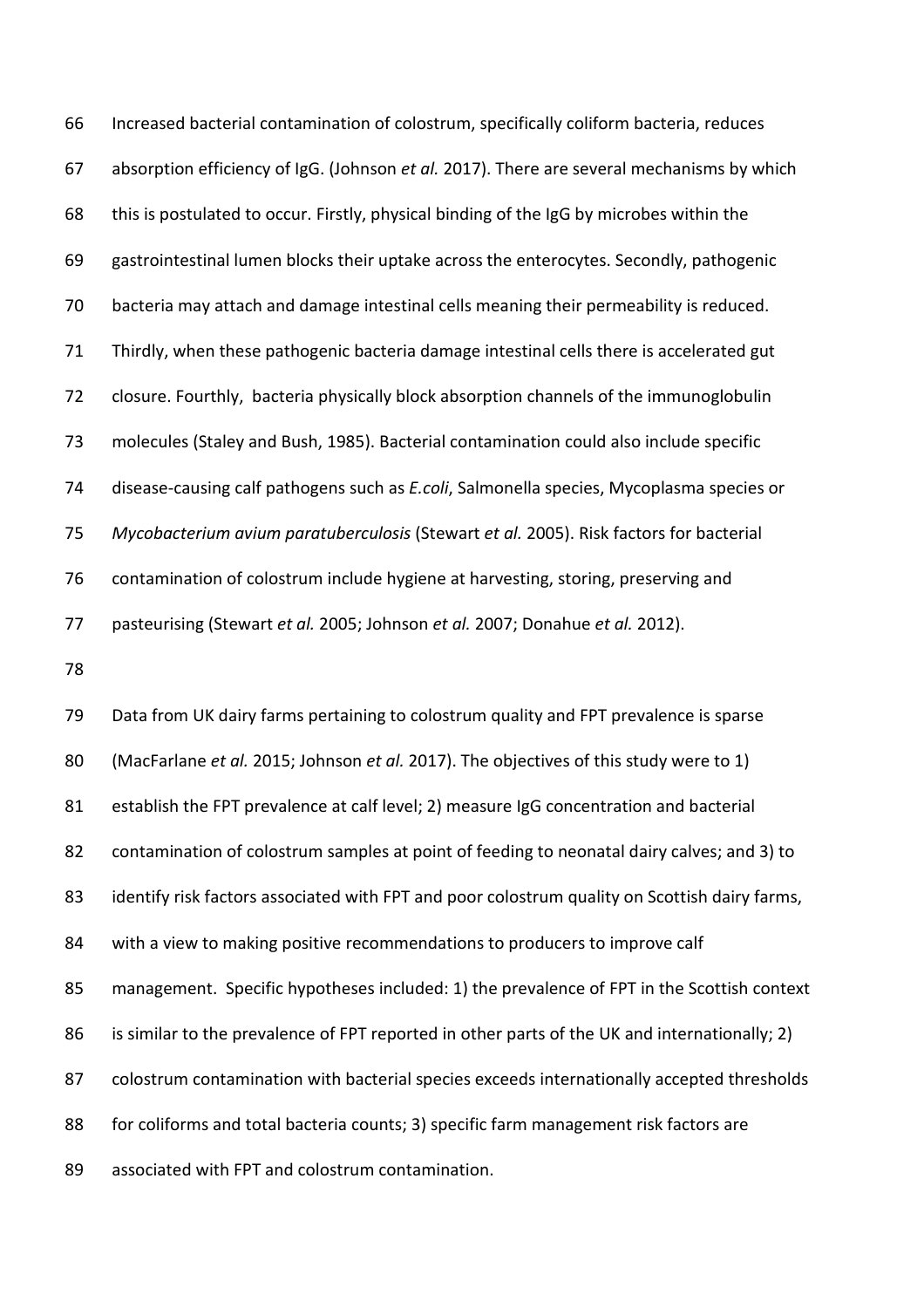### **Materials and methods**

 Three hundred and ninety two, 1-7 day old female dairy calves from 38 farms were sampled from the Stirlingshire, Lanarkshire and Dumfries and Galloway regions of Scotland between February and June 2019 (University of Glasgow ethics number 13a18). To adequately power the study, a sample size of 381 calves was required to estimate a single proportion in a large population of calves, with a desired precision of 0.01 and confidence level of 0.95, assuming a prevalence of FPT of approximately 25%. Every effort was made to also collect colostrum samples from every neonatal calf first feed of colostrum but this was not possible in all situations. Farms were conveniently selected from the client lists of two commercial veterinary practices. At enrolment, a face-to-face farmer questionnaire on neonatal calf and colostrum management practices was completed by one of four trained veterinarians. Calves were selected based on those available in the required age range at the time of the routine visit. A 20-gauge, 1-inch needle was used to collect a jugular blood sample in two sterile vacutainers without anticoagulant and centrifuged to separate serum, before freezing at -20°C.

 Trained farm staff also collected 252 colostrum samples at point of feeding to neonatal calves. Colostrum samples were also stored at -20°C post collection. All samples were transported on ice to the University of Glasgow laboratory and stored again at -20°C until further testing. Where possible calf serum samples were 'paired' with first feeding colostrum samples, such that the calf sampled was fed the colostrum that was also sampled.

 Immunodiffusion plates (Bovine IgG RID Kit, Triple J Farms, Kent laboratories) were used to determine serum IgG concentration following manufacturer guidelines.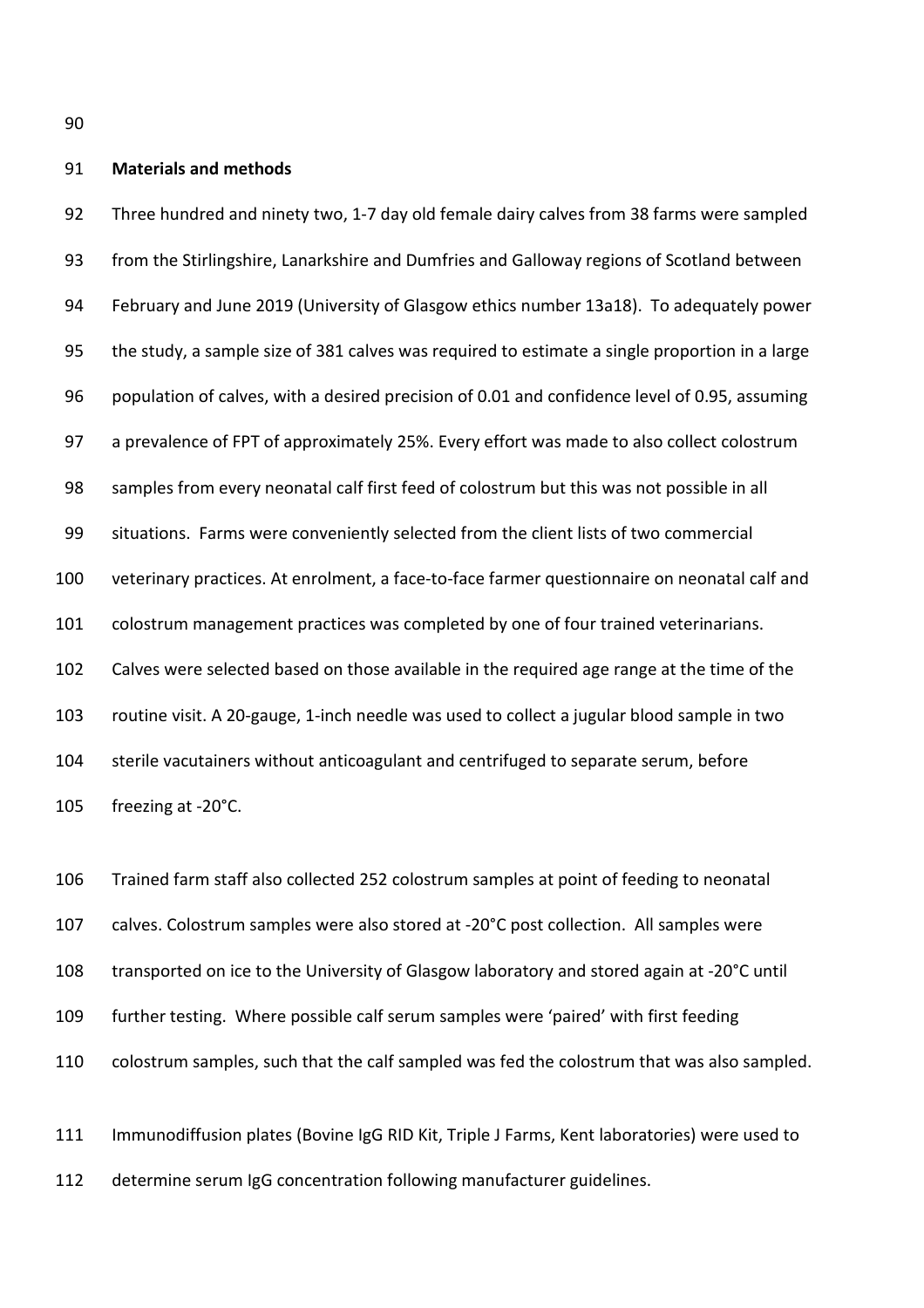Colostrum samples were thawed at room temperature and vortexed (Vortex Genie 2, Scientific Industries Inc.) prior to testing to ensure proper mixing. Brix refractometry was used to estimate colostrum IgG concentration using the methodology described by Elsohaby et al. (2017). Briefly, the Brix refractometer (Cole Parmer Refractometer w ATC, 0-32%) was calibrated using distilled water and recalibrated after every 20 samples. One to two drops of the sample were placed onto the prism and the refractometer was held up to a light source to assess Brix percentage (%). The prism was cleaned prior to use (and after every sample) using 70% ethanol to remove any residue.

 Colostrum TBC was measured on sheep blood agar using the methodology described by Ginn, Packard and Fox (1984). In summary, two dilutions were prepared for each colostrum sample (1:10 and 1:100) and 0.1ml of each dilution was pipetted (Gilson 74395 Pipetman Single Channel Pipette) onto 5% sheep blood agar plate (E & O Laboratories Limited). Colostrum TCC was measured on Petrifilms using methodology described by Maunsell et al. (1998). One millilitre of each undiluted sample was added to a Petrifilm (3M Health Care). Both agar plates and Petrifilms were incubated at room temperature for 24 hours (Swallow Incubator, LTE Scientific Ltd), then bacterial colonies were counted using a colony counter (Stuart Scientific, Cole Palmer). If colonies were too numerous to count, the procedure was repeated using 1:1000 and 1:10000 dilutions for TBC and using 1:10 and 1:100 for TCC until counts could be obtained

## *Statistical Methods*

 All data were stored on a relational database (Microsoft Access, 2016) and spreadsheets were exported to Excel (Microsoft 2016). Statistical analysis was carried out using Stata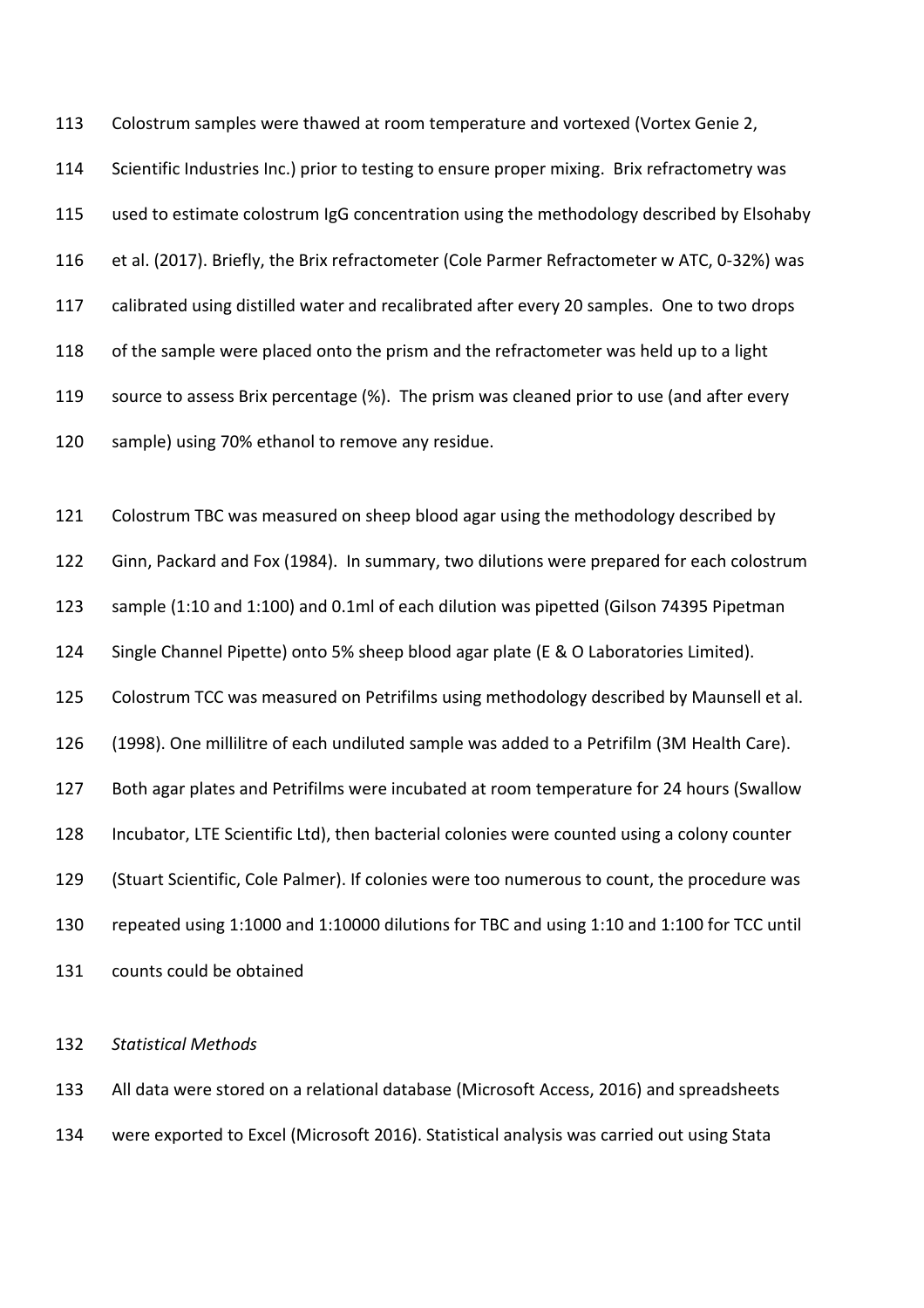(Stata/IC 15.0, StataCorp LP). Descriptive statistics were calculated for serum IgG concentration and colostrum quality indicators.

| 138 | Colostrum quality indicators were dichotomized according to three outcome variables of        |
|-----|-----------------------------------------------------------------------------------------------|
| 139 | interest: Brix <22% or ≥22%; TBC <100,000cfu/ml or ≥100,000cfu/ml; and TCC                    |
| 140 | <10,000cfu/ml or ≥10,000cfu/ml. Serum IgG concentrations were dichotomised into FPT           |
| 141 | <10g/L or no FPT ≥10g/L. Intraclass correlation coefficients were calculated for each         |
| 142 | outcome variable to determine clustering at the farm level. Pearson correlation coefficients  |
| 143 | for continuous risk factor variables and Spearman rank correlation coefficients for           |
| 144 | categorical variables were calculated.                                                        |
| 145 |                                                                                               |
| 146 | Logistic regression models were constructed, using the dichotomised variables as the          |
| 147 | outcomes of interest; initially univariable models for each of the risk factors (from the     |
| 148 | farmer questionnaire) and each of the colostrum outcome variables and the serum IgG           |
| 149 | outcome. Risk factors with univariable significance of $p \le 0.2$ were included in further   |
| 150 | modelling. All biologically plausible interaction terms were explored (including interactions |
| 151 | between the following: when colostrum was first collected from the dam and when it was        |
| 152 | first fed to the calf; whether colostrum was stored and the timing of first feeding; the      |
| 153 | volume of colostrum fed and the interval between feeds; the volume of colostrum and           |
| 154 | method of feeding) and confounding variables were included if model coefficients varied by    |
| 155 | $>20\%$ .                                                                                     |
| 156 |                                                                                               |
|     |                                                                                               |

 Multilevel logistic regression analysis (with farm as a random effect) was used to determine risk factors associated with colostrum quality indicators (TBC, TCC and Brix) and serum IgG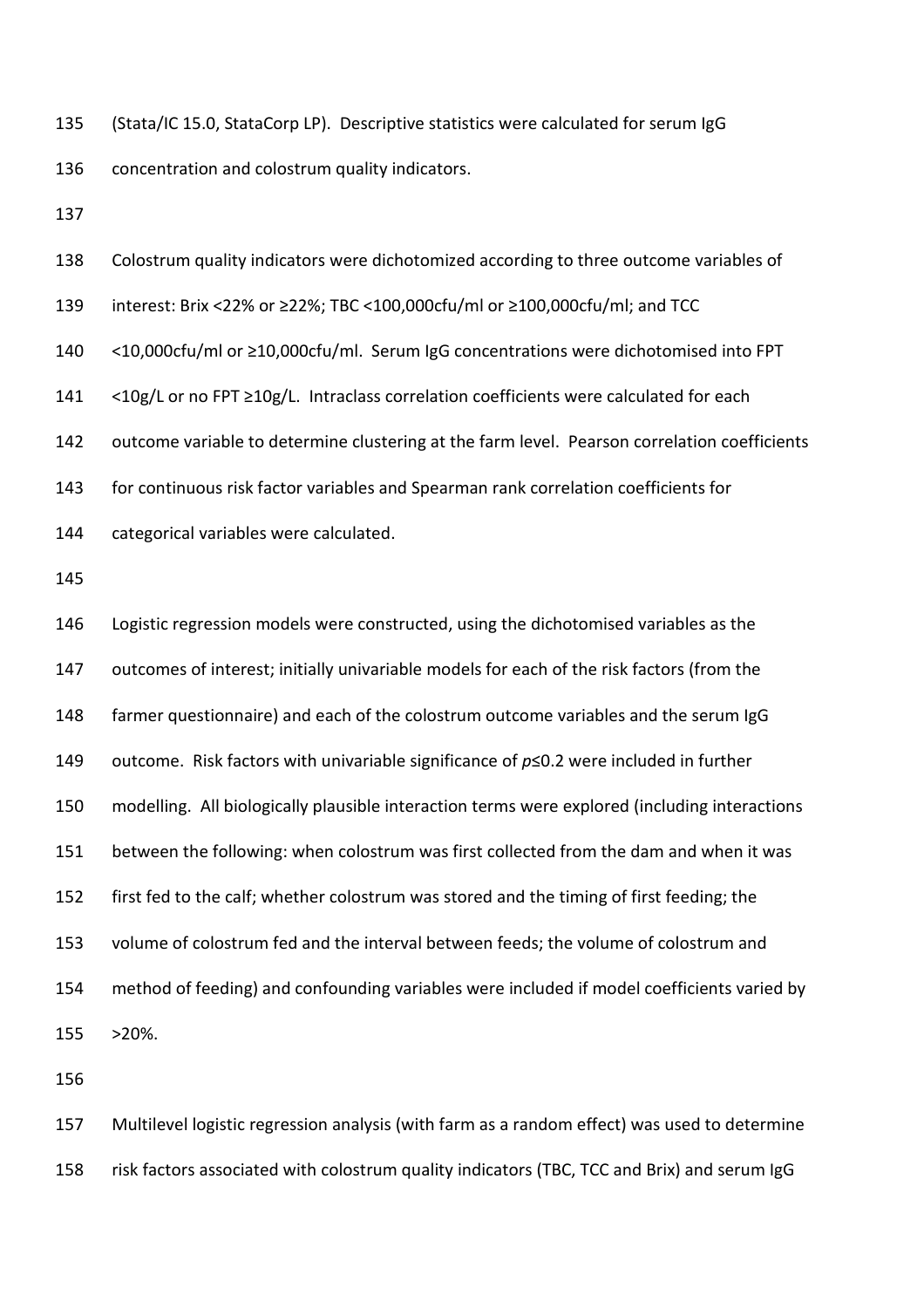concentration respectively. Risk factors were excluded from multivariable modelling using a backwards, stepwise elimination process and the likelihood ratio test was used to compare the models (*p*<0.05).

 For the subset of 'paired' colostrum and serum samples (where the sampled colostrum was fed to a specific calf which was also sampled), linear regression was used to determine colostrum quality risk factors for poor serum IgG concentration (and therefore FPT). Model construction was as described for the logistic regression models. Postestimation and model diagnostics were performed using the predict function in Stata for all multilevel logistic regression modelling. Residuals were found to lie within 2 standard deviations of the mean in all cases.

**Results**

 Overall, 252 colostrum samples were available for analysis from 34/38 (89.47 % of farms, n=331 calves) enrolled farms; as 4 farms collected serum samples only and no colostrum samples. Of the calf serum samples, 370 were the available for testing and statistical analysis. Twenty-two samples had to be excluded from the study due to incomplete information about the calf, or poor sample handling and transportation resulting in the sample being unsuitable for testing. Of the 370 serum samples obtained, 154 serum samples had a 'paired' colostrum sample of the particular colostrum that the calf received. Farmer responses to the questionnaire are detailed in the Supplementary File (Table ST1).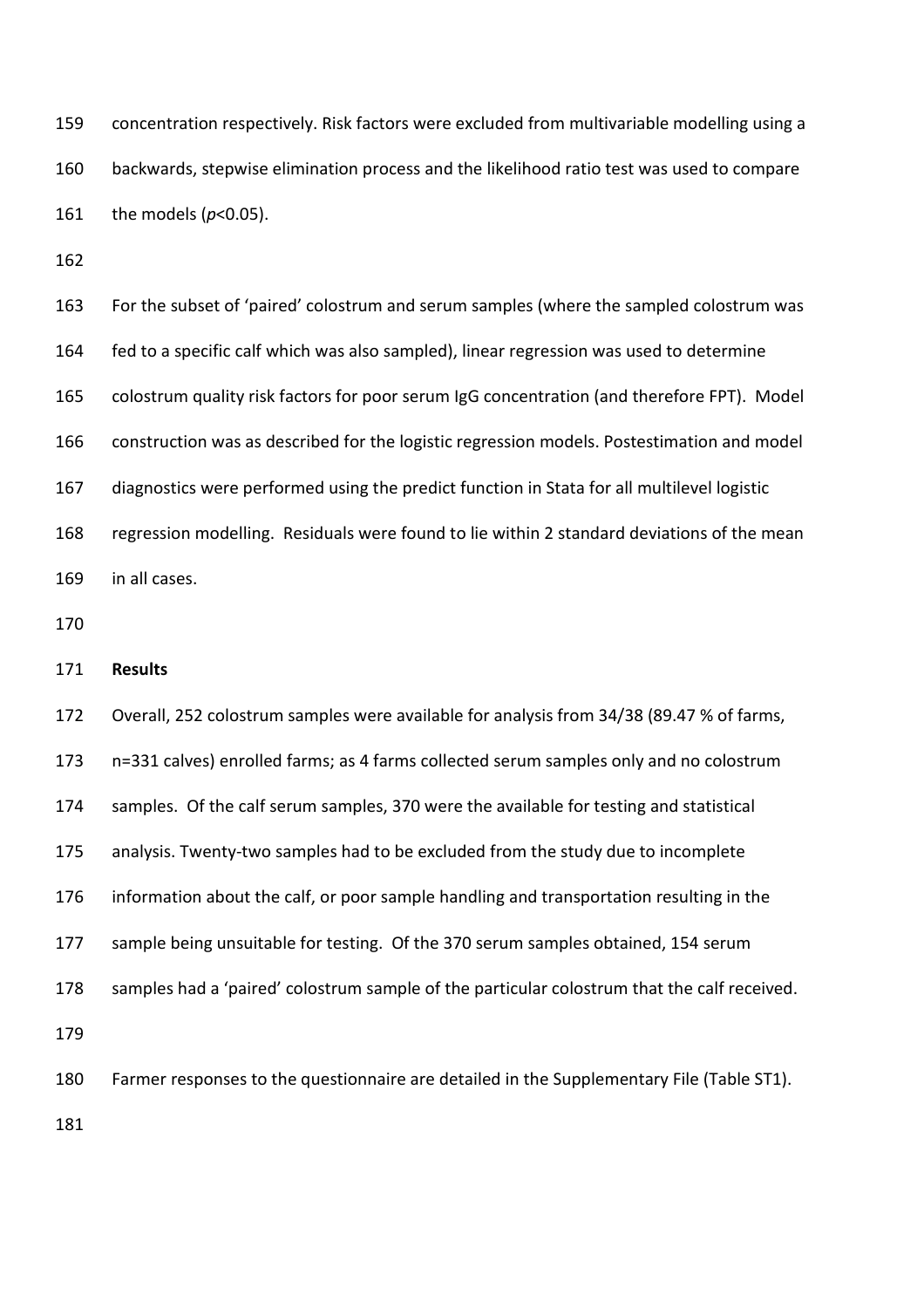Descriptive statistics for colostrum quality indicators and serum IgG concentration are shown in Table 1, including the proportion of samples which failed to meet industry thresholds for quality. Frequency distributions of the outcomes of interest are shown in Figure 1. One hundred and eleven of 252 colostrum samples (44.05%, 95%CI=37.88-50.22) failed to meet Brix thresholds for colostrum quality. Of these 28 and 38 samples also exceeded TBC and TCC thresholds respectively. There was positive correlation (Spearman rho=0.62, bootstrap 95%CI=0.52-0.72) between dichotomised TBC and TCC measurements (to account for the skewed nature of the data), but no observed correlation between colostrum Brix measurement and bacterial measurements (Spearman rho=-0.01, bootstrap 95%CI=-0.2-0.03). Calves fed colostrum below the TBC threshold of 100,000 CFU/ml had serum IgG concentrations 3.76g/L (95%CI= -7.19-0.12, *p*=0.04) higher than those fed colostrum exceeding TBC thresholds. Final multilevel logistic models for risk factors associated with colostrum Brix, TBC and TCC

 and for risk factors associated with FPT (serum IgG) as the outcomes of interest are shown in Table 2.

### **Discussion**

 This is the first Scottish study to describe the prevalence of FPT and identify possible risk factors for FPT and poor colostrum quality on commercial dairy farms. The prevalence of FPT in this study (14.05%, 95%CI=10.69-18.31) was lower than reported in international and 203 other UK literature, disproving the first study hypothesis. Recent North American research reported a prevalence of 15.6% FPT from 2498 serum samples from 104 farms (Urie *et al.* 2018) , while New Zealand data reported a prevalence of FPT of 33% from 3819 serum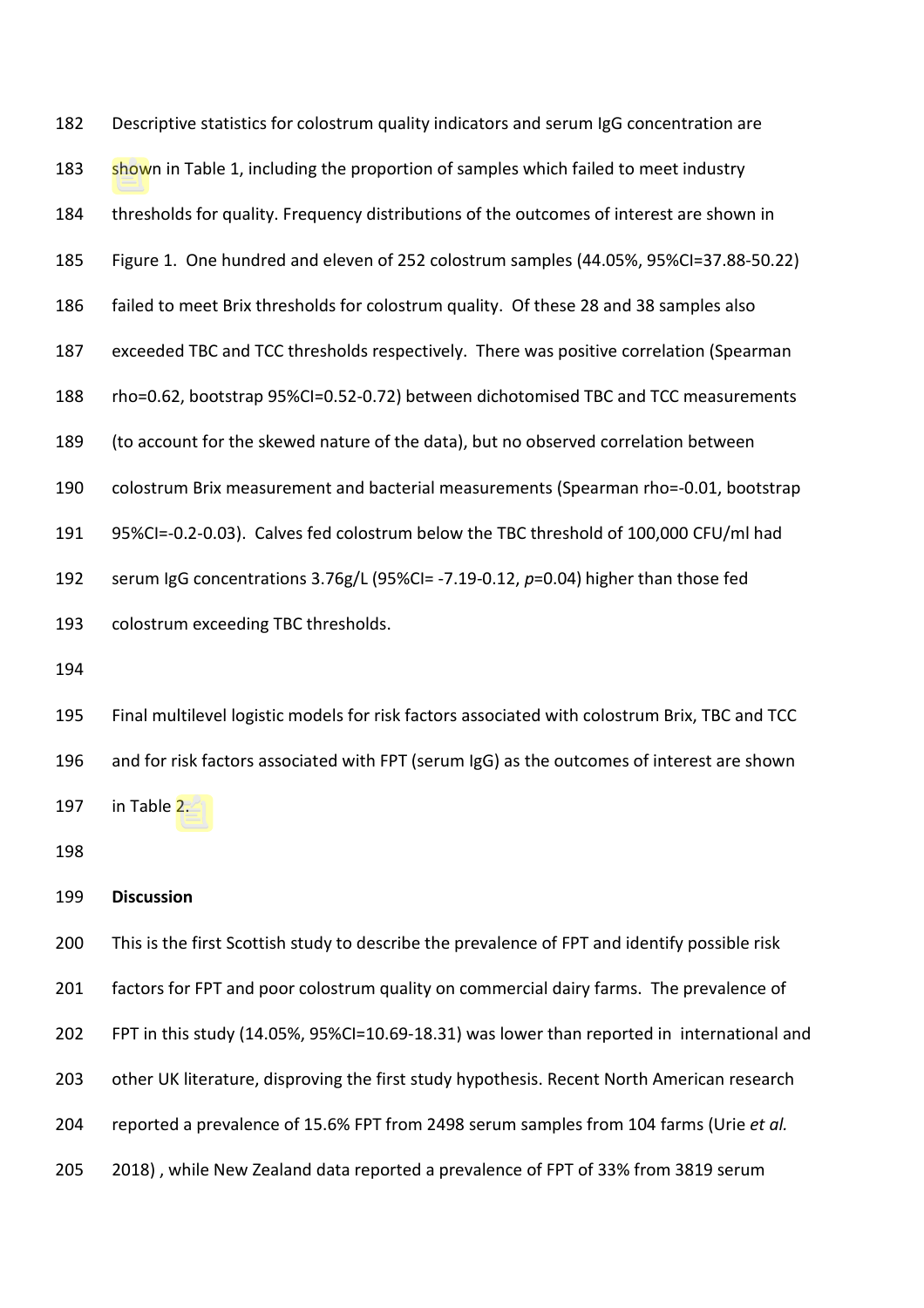samples from 107 dairy farms (Cuttance *et al.* 2017). Johnson et al. (2017) reported an FPT prevalence of 20.7% on 11 English farms (measured by RID using a cutpoint serum IgG concentration of <10 g/L). Additionally, FPT prevalence was reported as 26% on 7 English farms (MacFarlane *et al.* 2015); however in this study total protein (TP) refractometry was used as a proxy for serum IgG concentration and this indirect method is known to produce false positive results, consequently overestimating the prevalence of FPT (Tyler *et al.* 1996; Deelen *et al.* 2014) . The current study reported across a wider range of farms in Scotland and therefore may have a more realistic prevalence estimate. However, the study period did not cover a whole year of production and there may be variation in time in FPT prevalence with changes in management, feeding and seasonality (Godden *et al.* 2019).

 Literature from the USA observed highly variable individual cow colostrum IgG concentration ranging from <1 to 200 mg/mL, with a mean IgG concentration of 68.8 g/L (SD = 32.8g/L) (Morrill *et al.* 2012). MacFarlane *et al.* (2015) observed a range of 10.3 – 34.7% Brix for colostrum samples in their UK study. Similarly, the current work measured mean Brix % of 22% with a range of between 11.0 – 30.0%, supporting that colostrum quality is highly variable, affected by a range of cow and farm -level management factors (Godden *et al.* 2019).

 MacFarlane *et al.* (2015) found 37% of colostrum samples failed in meet industry standards for quality, which is in broad agreement with the 44.05 %, 95%CI=37.88-50.22 of samples (n=111/252) which failed to meet Brix % and 30.56% (95%CI=24.83-36.28) of samples (n=77/252) which failed bacterial contamination thresholds in the current study (supporting the second study hypothesis). Hyde *et al*. (2020) also measured colostrum contamination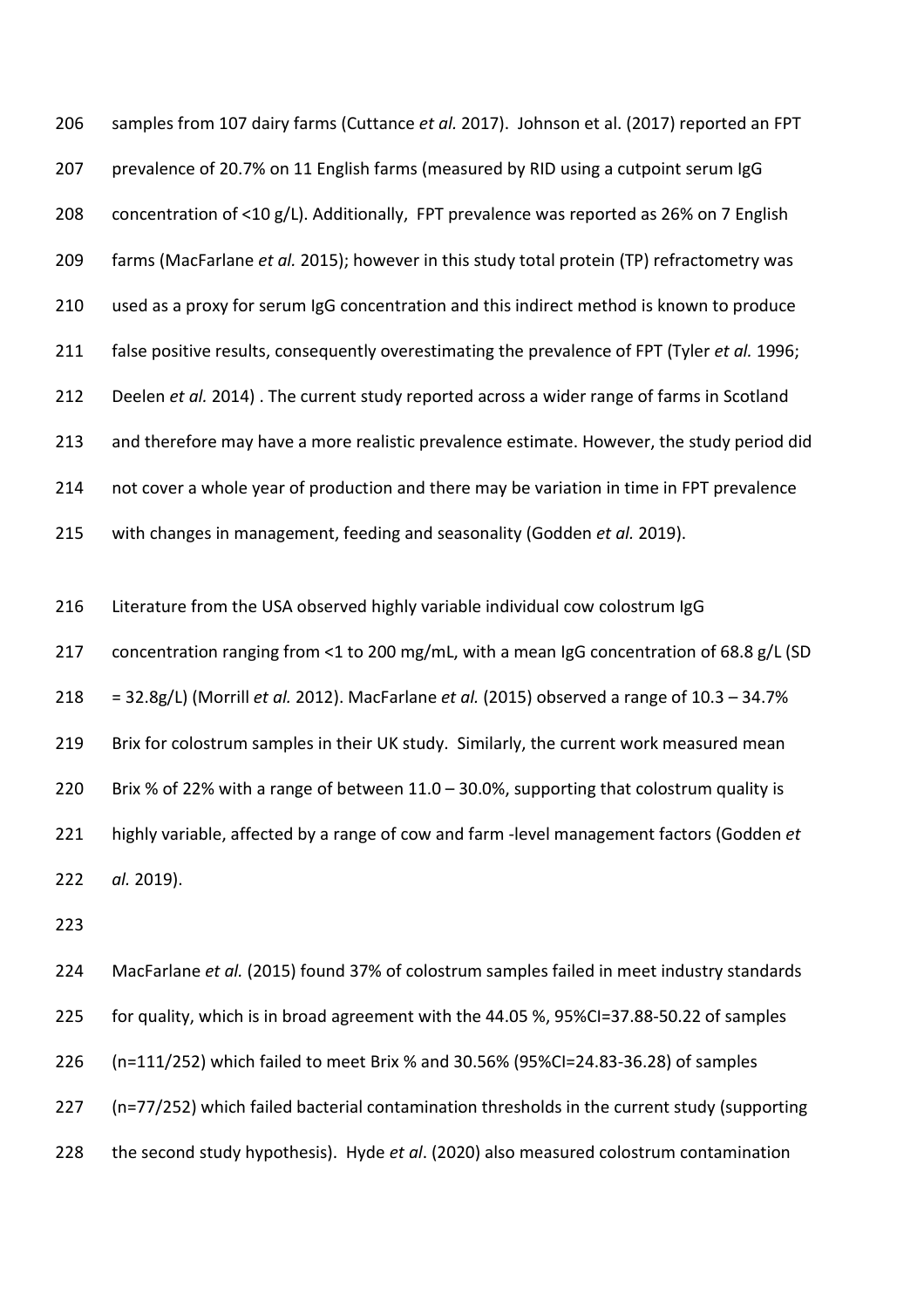from 59 UK dairy farms and found that 29.6% samples had TBC results above thresholds (in broad agreement with the proportion failing to meet thresholds in the current study), however only 7.6% had coliform counts above thresholds in comparison with 19.8% in the current work. In addition, in the current study, 15.48% (95%CI=10.98-19.97) of samples (n=39/252) failed both quality measures (Brix and TBC). The proportion of colostrum samples exceeding TBC threshold ranged from 35.95 – 42% in North America and Australia respectively (Fecteau *et al.* 2002; Morrill *et al.* 2012; Phipps *et al.* 2016). Interestingly, Morrill *et al.* (2012) and Phipps *et al.* (2016) found only low percentages of colostrum samples (0-6%) exceeding TCC thresholds in USA and Australia respectively; in contrast to relatively high coliform contamination observed in the current UK work (19.84%, 95%CI=14.88-24.80) of samples exceeding coliform thresholds of 10,000CFU/ml). This could be explained by differences in sampling methodology and sampling site: direct from mammary gland, test bucket or feeder. Stewart *et al.* (2005) observed lower bacterial 242 counts when colostrum was sampled direct from the mammary gland compared with sampling from a collection bucket; however, Phipps *et al.* (2016) sampled colostrum at 244 point of feeding from feed troughs or buckets so results are comparable to the current study. It has been suggested that freezing destroys some types of coliforms, such as *E.coli;*  however, this is contentious (Fecteau *et al.* 2002). All samples were frozen prior to analysis, so contamination rates may have been higher than measured since freezing of samples may have destroyed some bacteria (Alrabadi *et al.* 2015). All farmers surveyed asserted that they cleaned colostrum harvesting, storage and feeding equipment regularly, however clearly attention to detail and thorough cleaning is lacking, and more work is needed to ascertain whether Scottish farmers are using hot water and detergent and scrubbing fatty colostrum residues as these data would suggest not.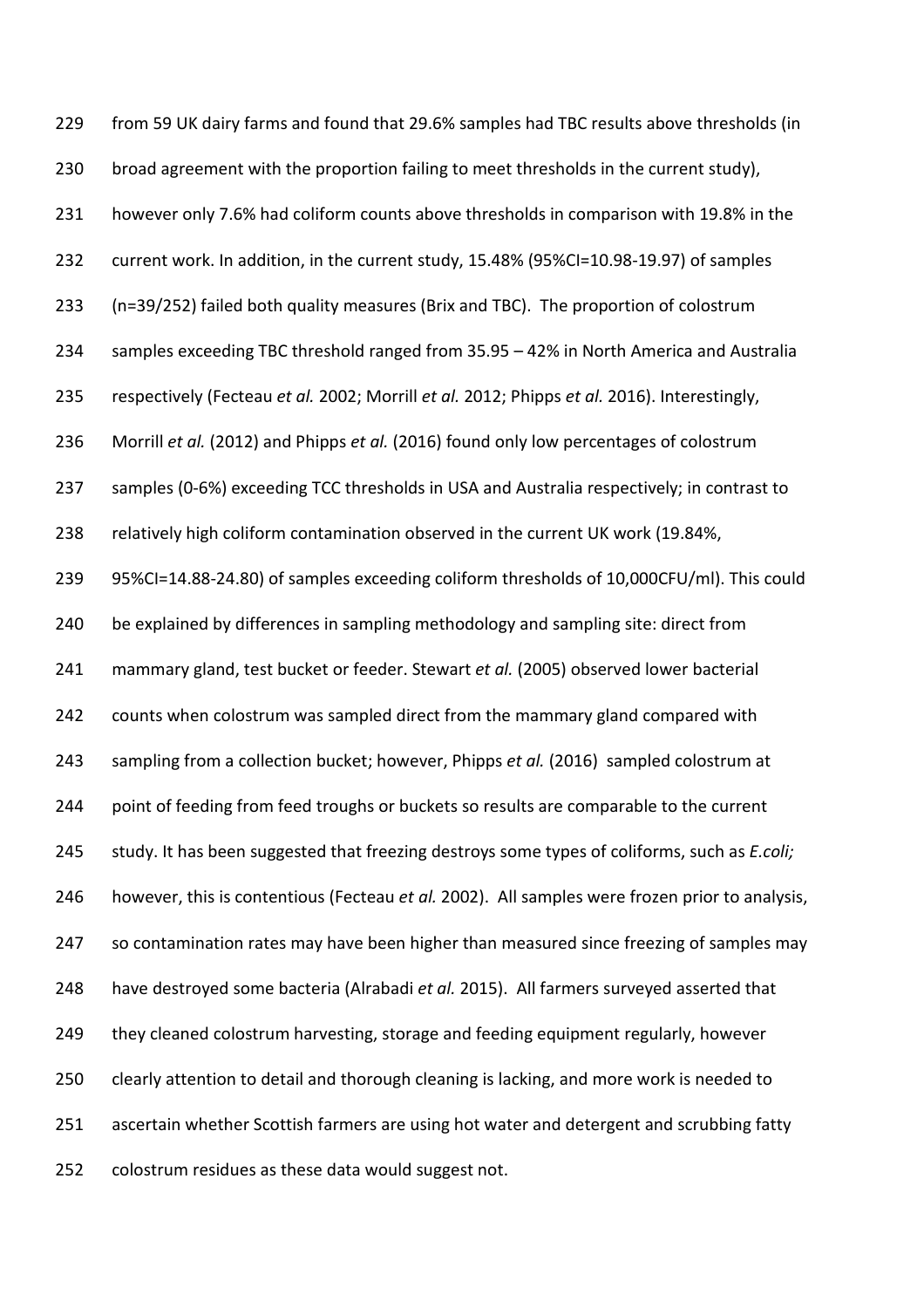High colostrum TBC was significantly associated with lower serum IgG concentrations, in concordance with other work examining the relationship between artificially lowering colostrum bacterial contamination (particularly coliforms counts) through heat treatment and calf serum IgG concentrations (Godden *et al.* 2012). In the current study, TCC was correlated with TBC (r = 0.75) and the significant serum IgG association was with TBC, not TCC.

 Feeding calves 4.5-5 litres of first milking colostrum at their first feed was protective against FPT (OR=0.02, *p*=0.02), indicating that it may be possible to overcome the effects of low IgG colostrum by feeding a higher volume of colostrum (beyond the 10-15% of bodyweight recommendation) (Godden *et al.* 2019).

 An inverse relationship between colostrum IgG and time from calving to first colostrum harvest has been substantiated in previous literature (Morin *et al.* 2010; Reschke *et al.*  2017). A reduction in IgG concentration post calving was quantified by Morin *et al.* (2010) as 3.7% Brix each hour post calving. Additionally, Moore *et al.* (2005) showed that delaying harvest of colostrum for 6, 10, or 14 hours after calving resulted in a 17%, 27%, and 33% decrease in colostral IgG concentration, respectively.

 Leaving colostrum sitting in a bucket (particularly for more than 6 hours) after harvest was associated with an increased risk of exceeding TBC and TCC thresholds in agreement with other North American work (Fecteau *et al.* 2002; Stewart *et al.* 2005). The more time that colostrum is left sitting in a bucket post-harvest, especially at ambient temperatures increases the opportunity for contamination with faecal and environmental bacteria and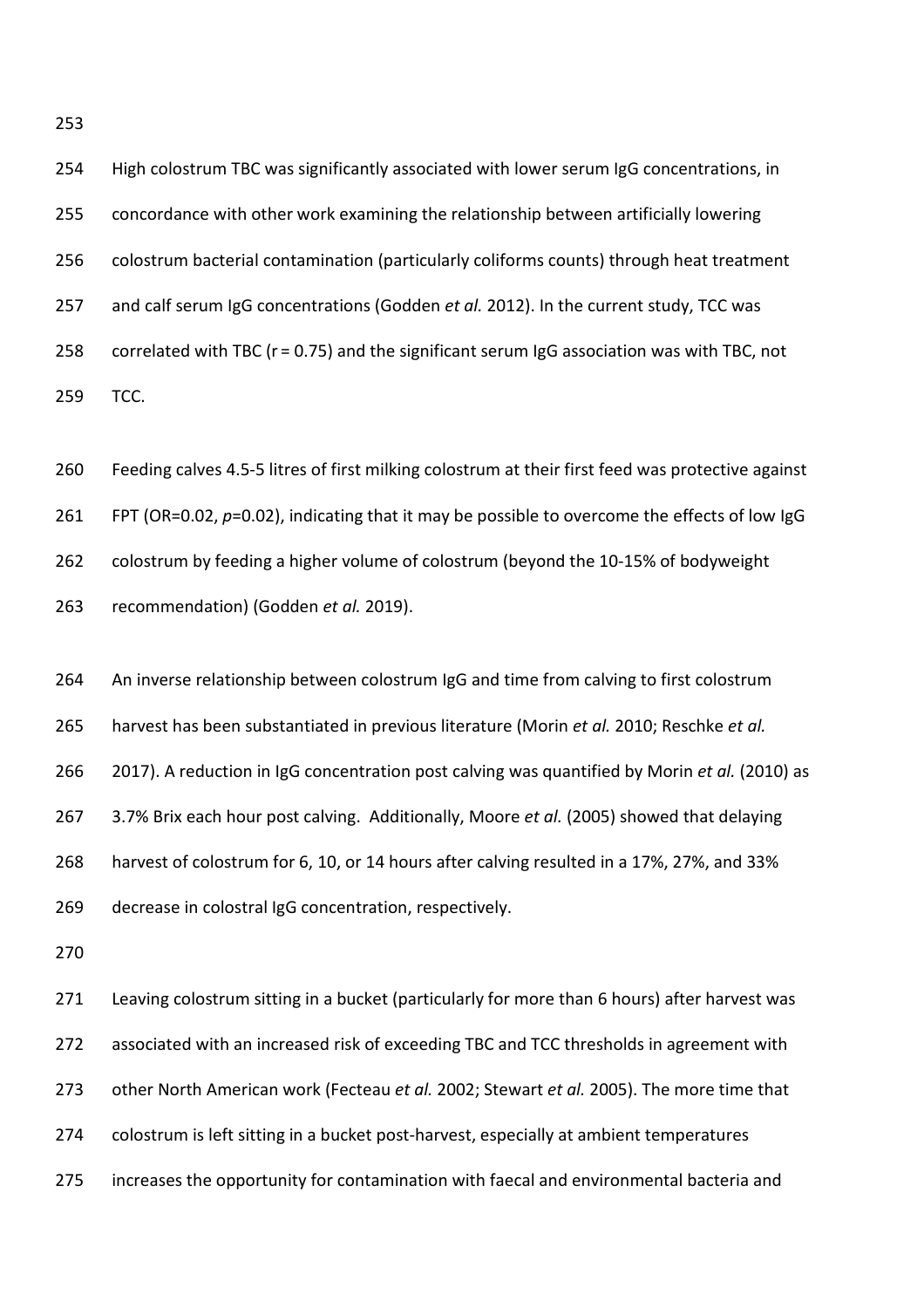bacterial multiplication (Stewart *et al.* 2005). In order to reduce the opportunity for bacterial contamination, Morrill *et al.* (2012) concluded that storage method had a significant impact on bacterial contamination and recommended that colostrum should be fed fresh from the dam or frozen immediately. Encouraging producers to feed colostrum immediately or to store (ideally freeze at -20℃) as soon as possible after harvesting should reduce the risk of high TBC and TCC, therefore improving IgG absorption efficiency and reducing FPT prevalence; and should be readily achievable for most producers with only a small capital investment in a suitable freezer and freezer thermometer. Questionnaire data showed that very few Scottish farmers (n=9/34, 26.47%) had a thermometer or monitored the temperature of their freezer (n=5/9, 55.56%). Moreover, none of the appliances used to store colostrum at low temperatures on study farms met required refrigeration or freezing temperatures (of 4◦C and -20◦C) (as recommended by Stewart et al., 2005).

 In conclusion, this study suggests that a high proportion of Scottish neonatal dairy calves are at risk of FPT through feeding of low IgG concentration and highly contaminated colostrum. 291 Advising producers to minimise the time between parturition and colostrum harvesting (to maximise IgG concentration) and minimise time sitting in a bucket prior to feeding (to minimise bacterial contamination) could improve colostrum quality and reduce FPT prevalence on Scottish dairy farms. Farmers should be encouraged to feed 10-15% of the newborn calf's bodyweight in first feed colostrum to mitigate the risk of FPT. This data supports the third study hypothesis that specific farm management risk factors are associated with increased risk of FPT and colostrum contamination.

**Conflict of interest statement**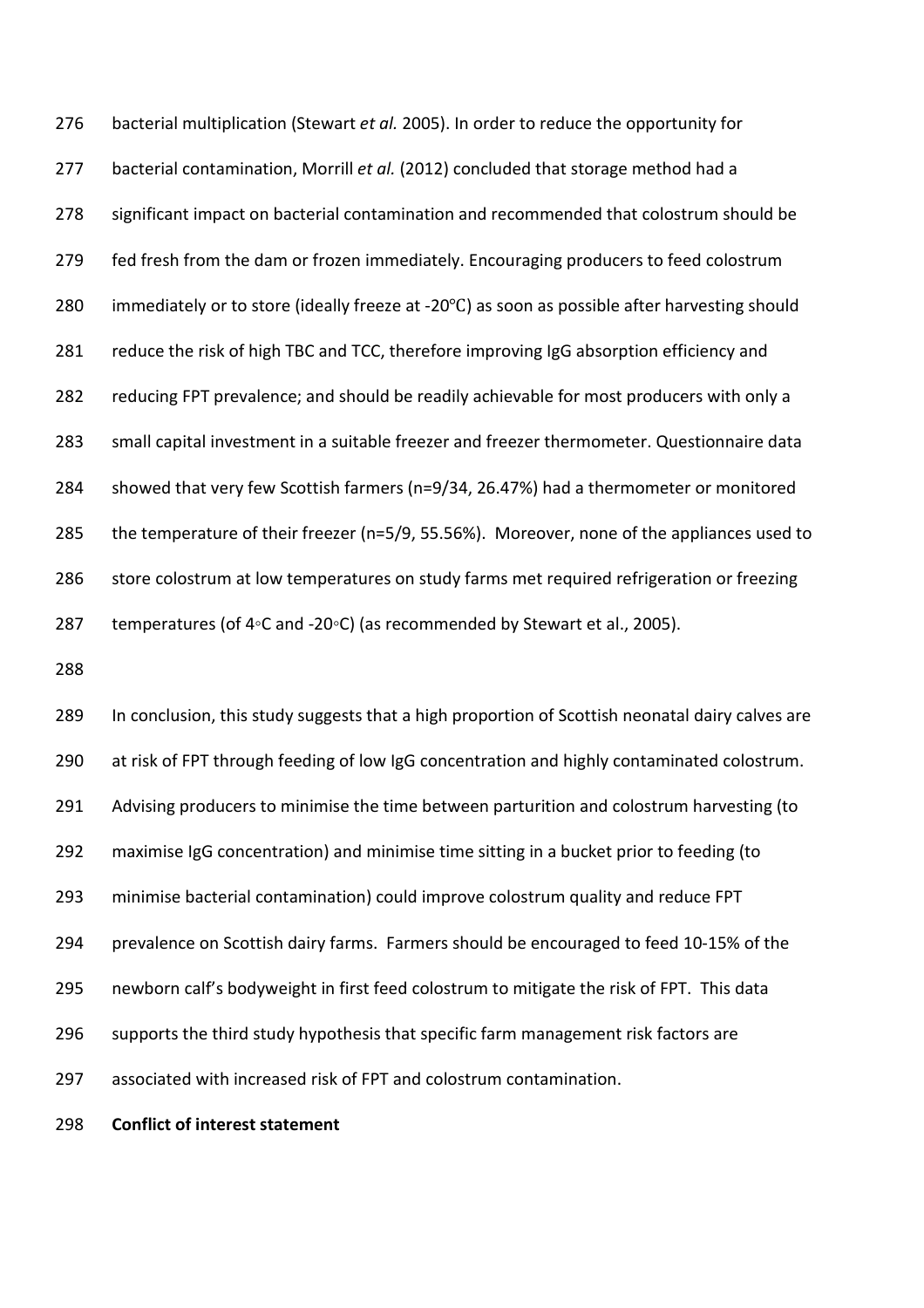Funding was provided by the Hannah Research Foundation and the University of Glasgow James Herriot Fund. The funders were not involved in study design, data collection, data interpretation or publication. None of the authors has any other financial or personal relationships that could inappropriately influence or bias the content of the paper. **Acknowledgements** Funding: This work was supported by the Hannah Research Foundation and the University of Glasgow James Herriot Fund. (grant number 146135-01). The British Cattle Veterinary Association is also acknowledged for their support of the project. SRUC Veterinary Services receives funding from the Scottish Government's Veterinary Advisory Programme. Clyde Vet Group and Stewartry Vets are gratefully acknowledged for assistance with sample collection for this work. Thanks to the technicians in the Veterinary Diagnostic Services internal laboratories: Mike McDonald, Manuel Fuentes and Stephen Haran who conducted some of the total protein testing.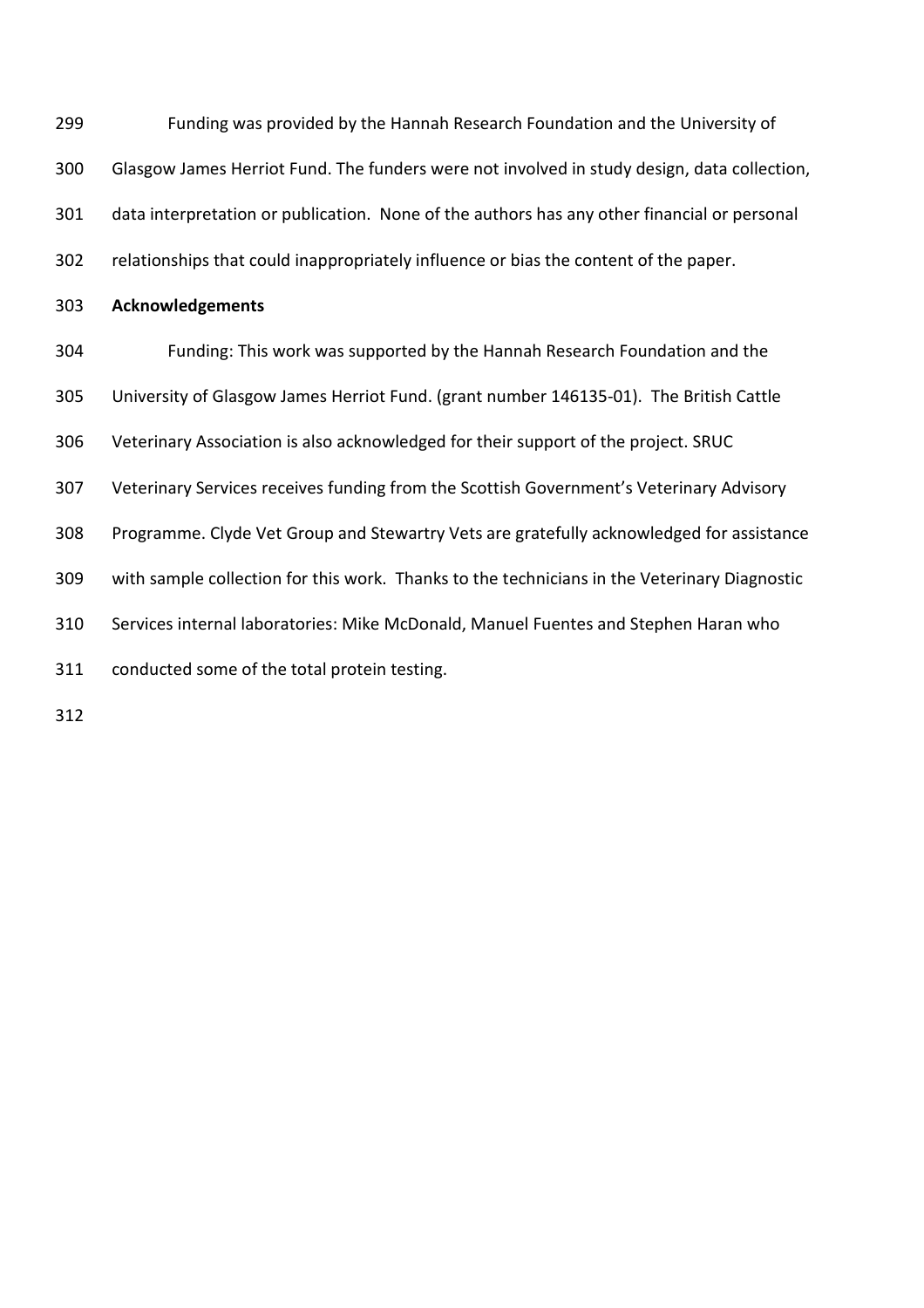## **References**

**Alrabadi N** (2015) The Effect of Freezing on Different Bacterial Counts in Raw Milk.

*International Journal of Biology* **7**, 9-12.

- **Buczinski S and Vandeweerd J** (2016) Diagnostic accuracy of refractometry for assessing
- bovine colostrum quality: A systematic review and meta-analysis. *Journal of Dairy*
- *Science* **99**,7381-7394.
- **Chigerwe M, Tyler J, Schultz L, Middleton J, Steevens B and Spain J** (2008) Effect of
- colostrum administration by use of oroesophageal intubation on serum IgG
- concentrations in Holstein bull calves. *American Journal of Veterinary Research* **69**,
- 1158-1163.
- **Corley L, Staley T, Bush L and Jones E** (1977) Influence of Colostrum on Transepithelial Movement of Escherichia coli 0551, 2. *Journal of Dairy Science* **60**, 1416-1421.
- **Cuttance E, Mason W, Laven R, McDermott J and Phyn C** (2017) Prevalence and calf
- level risk factors for failure of passive transfer in dairy calves in New Zealand. *New*
- *Zealand Veterinary Journal* **65**, 297-304.
- **Deelen S, Ollivett T, Haines D and Leslie K** (2014) Evaluation of a Brix refractometer to
- estimate serum immunoglobulin G concentration in neonatal dairy calves. *Journal of*
- *Dairy Science* **97**, 3838-3844.
- **DeNise S, Robison J, Stott G and Armstrong D** (1989) Effects of passive immunity on
- subsequent production in dairy heifers. *Journal of Dairy Science* **72**, 552-554.
- **Donahue M, Godden S, Bey R, Wells S, Oakes J, Sreevatsan S, Stabel J and Fetrow J** (2012)
- Heat treatment of colostrum on commercial dairy farms decreases colostrum
- microbial counts while maintaining colostrum immunoglobulin G concentrations.
- *Journal of Dairy Science* **95**, 2697-2702.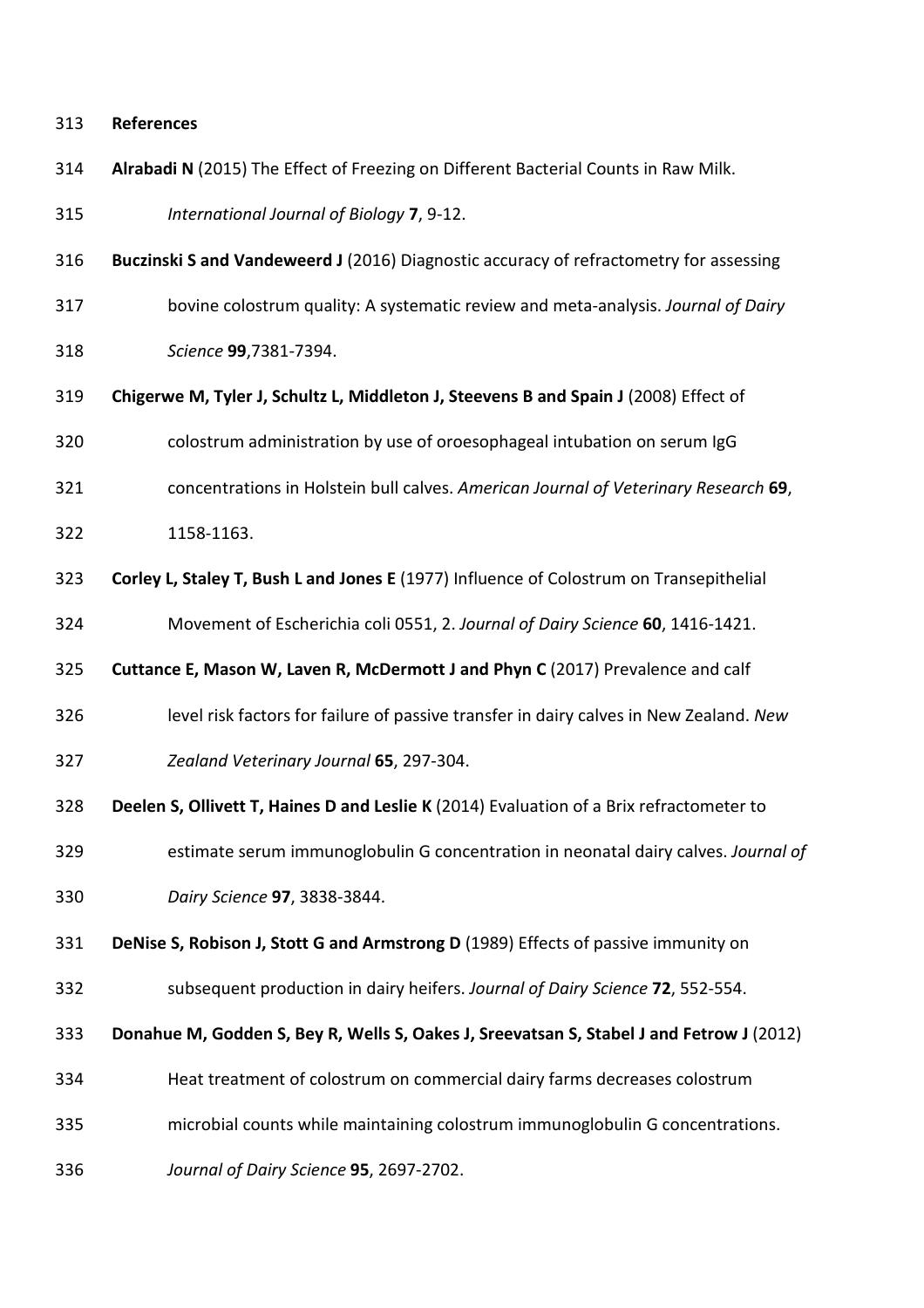**Elsohaby I, McClure J, Cameron M, Heider L and Keefe G** (2017) Rapid assessment of bovine colostrum quality: How reliable are transmission infrared spectroscopy and digital and optical refractometers? *Journal of Dairy Science* **100**, 1427-1435. **Faber S, Faber N, McCauley T and Ax R** (2005) Case Study: Effects of colostrum ingestion on lactational performance. *The Professional Animal Scientist* **21**, 420-425. **Fecteau G, Baillargeon P, Higgins R, Paré J and Fortin M** (2002) Bacterial contamination of colostrum fed to newborn calves in Québec dairy herds. *The Canadian Veterinary Journal* [La revue veterinaire Canadienne] **43**, 523-527. **Ginn R, Packard V and Fox T** (1984) Evaluation of the 3M dry medium culture plate (Petrifilm™ SM) method for determining numbers of bacteria in raw milk. *Journal of Food Protection* **47,** 753-755. **Godden S, Lombard J and Woolums A** (2019) Colostrum management for dairy calves. *Veterinary Clinics of North America: Food Animal Practice* **35**, 535-556. **Godden S, Smolenski D, Donahue M, Oakes J, Bey R, Wells S, Sreevatsan S, Stabel J and Fetrow J** (2012) Heat-treated colostrum and reduced morbidity in preweaned dairy calves: results of a randomized trial and examination of mechanisms of effectiveness. *Journal of Dairy Science* **95**, 4029-4040. **Hyde R, Green M, Hudson C and Down P** (2020) Quantitative Analysis of Colostrum Bacteriology on British Dairy Farms. *Frontiers in Veterinary Science* **7**, 1-12. **Johnson KF, Chancellor N, Burn CC and Wathes DC** (2017) Prospective cohort study to assess rates of contagious disease in pre-weaned UK dairy heifers: management practices, passive transfer of immunity and associated calf health. *Veterinary Record Open Access* **10**, 1-10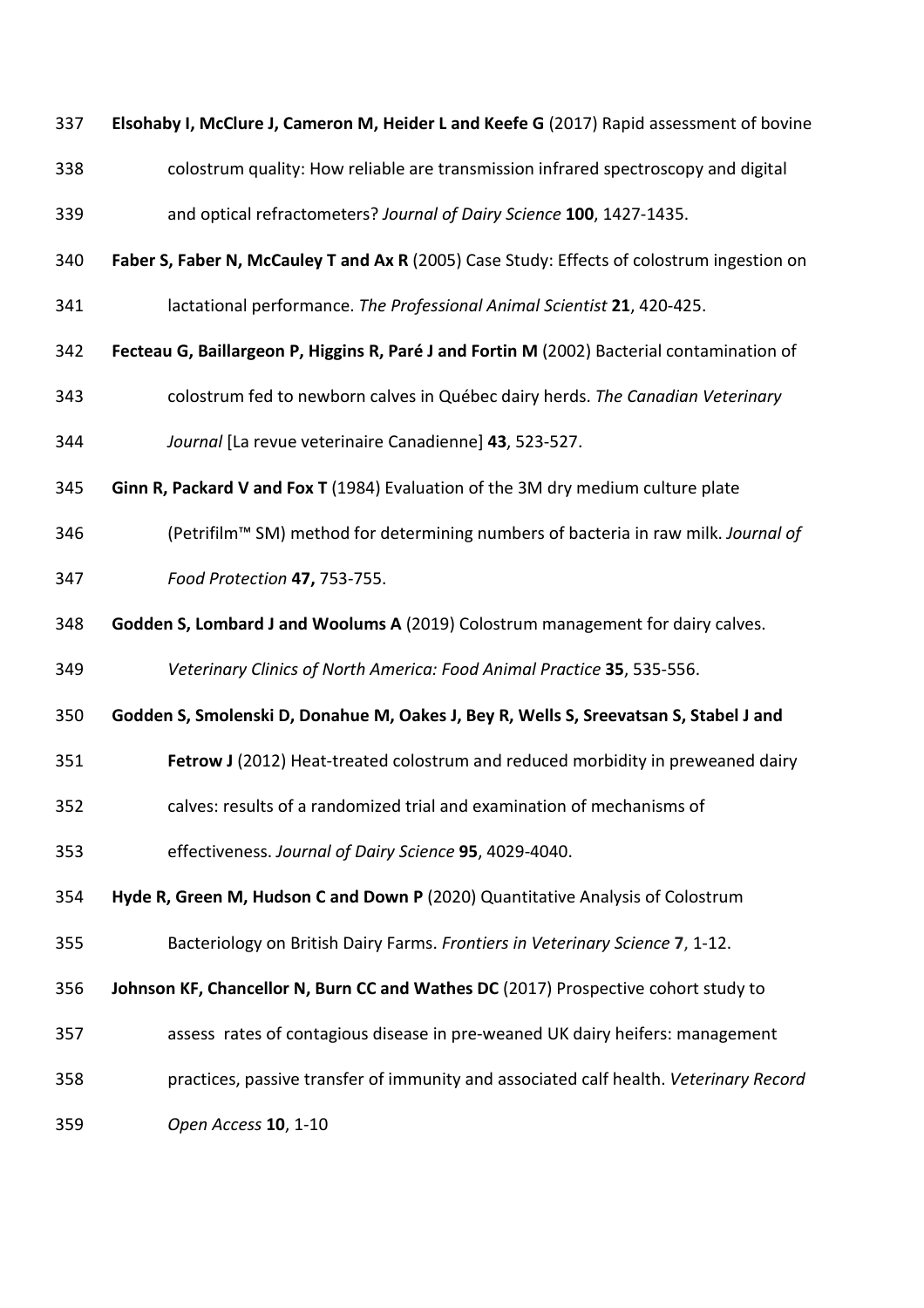| 360        | McGuirk S and Collins M (2004) Managing the production, storage and delivery of             |  |  |  |  |  |  |
|------------|---------------------------------------------------------------------------------------------|--|--|--|--|--|--|
| 361        | colostrum. Veterinary Clinics of North America: Food Animal Practice 20, 593-603            |  |  |  |  |  |  |
| 362<br>363 | MacFarlane J, Grove-White D, Royal M and Smith R (2015) Identification and quantification   |  |  |  |  |  |  |
| 364        | of factors affecting neonatal immunological transfer in dairy calves in the UK.             |  |  |  |  |  |  |
| 365        | Veterinary Record 176, 625                                                                  |  |  |  |  |  |  |
| 366        | Maunsell F, Morin D, Constable P, Hurley W, McCoy G, Kakoma I and Isaacson R                |  |  |  |  |  |  |
| 367        | (1998) Effects of mastitis on the volume and composition of colostrum produced by           |  |  |  |  |  |  |
| 368        | Holstein cows. Journal of Dairy Science 81, 1291-1299                                       |  |  |  |  |  |  |
| 369        | Moore M, Tyler J, Chigerwe M, Dawes M and Middleton J (2005) Effect of delayed              |  |  |  |  |  |  |
| 370        | colostrum collection on colostral IgG concentration in dairy cows. Journal of               |  |  |  |  |  |  |
| 371        | American Veterinary Medical Association 226, 1375-1377                                      |  |  |  |  |  |  |
| 372        | Morin D, Nelson S, Reid E, Nagy D, Dahl G and Constable P (2010) Effect of colostral        |  |  |  |  |  |  |
| 373        | volume, interval between calving and first milking, and photoperiod on colostral IgG        |  |  |  |  |  |  |
| 374        | concentrations in dairy cows. Journal of American Veterinary Medical Association            |  |  |  |  |  |  |
| 375        | 237, 420-428                                                                                |  |  |  |  |  |  |
| 376        | Morrill K, Conrad E, Lago A, Campbell J, Quigley J and Tyler H (2012) Nationwide evaluation |  |  |  |  |  |  |
| 377        | of quality and composition of colostrum on dairy farms in the United States. Journal        |  |  |  |  |  |  |
| 378        | of Dairy Science 95, 3997-4005                                                              |  |  |  |  |  |  |
| 379        | Patel S, Gibbons J and Wathes D (2014) Ensuring optimal colostrum transfer to newborn       |  |  |  |  |  |  |
| 380        | dairy calves. Cattle Practice 22, 95                                                        |  |  |  |  |  |  |
| 381        | Phipps A, Beggs D, Murray A, Mansell P, Stevenson M and Pyman M (2016) Survey of            |  |  |  |  |  |  |
| 382        | bovine colostrum quality and hygiene on northern Victorian dairy farms. Journal of          |  |  |  |  |  |  |
| 383        | Dairy Science 99, 8981-8990                                                                 |  |  |  |  |  |  |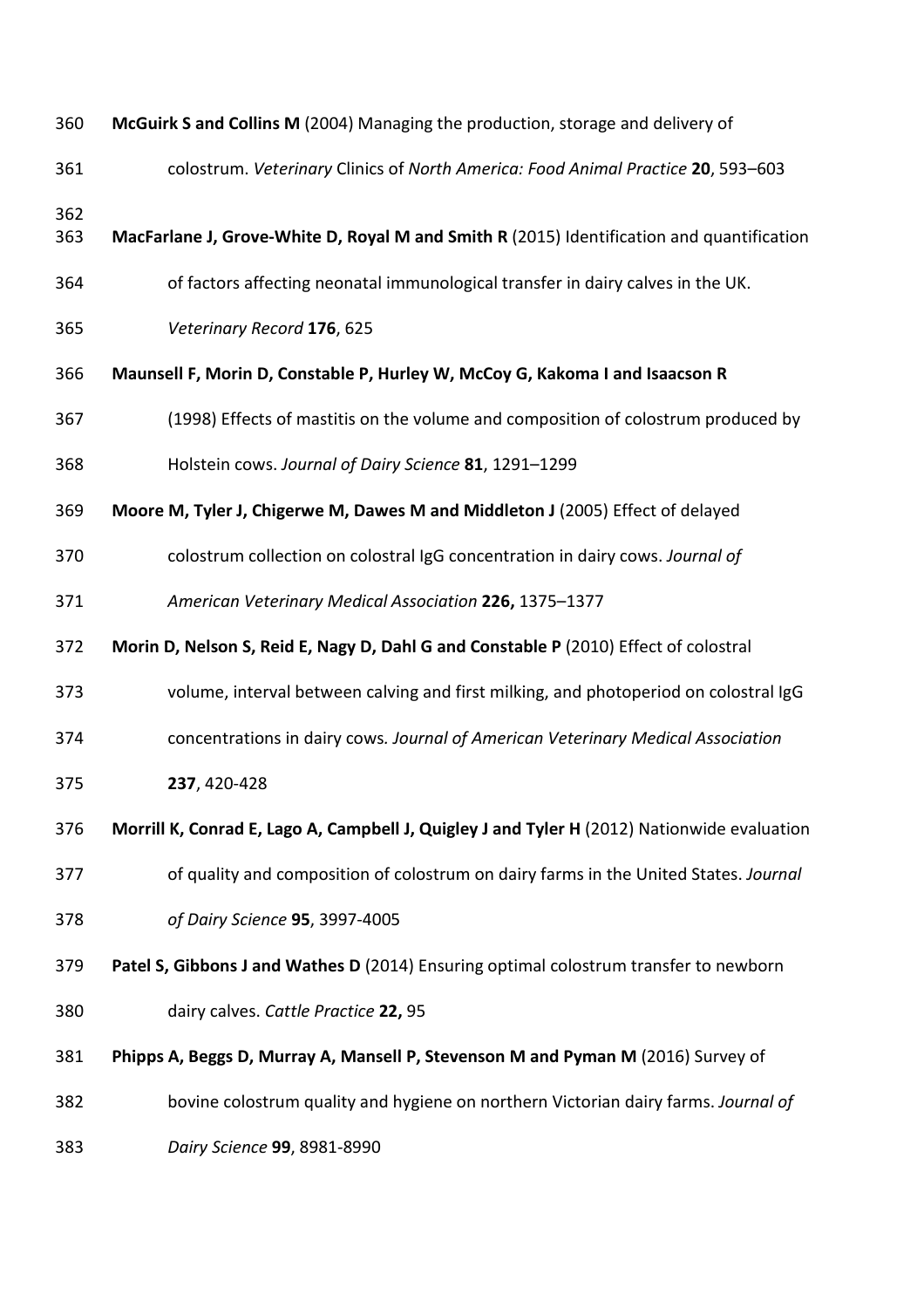| 384 | Reschke C, Schelling E, Michel A, Remy-Wohlfender F and Meylan M (2017) Factors              |
|-----|----------------------------------------------------------------------------------------------|
| 385 | associated with colostrum quality and effects on serum gamma globulin                        |
| 386 | concentrations of calves in Swiss dairy herds. Journal of Veterinary Internal Medicine       |
| 387 | 31, 1563-1571.                                                                               |
| 388 | Staley T and Bush L (1985) Receptor Mechanisms of the Neonatal Intestine and Their           |
| 389 | Relationship to Immunoglobulin Absorption and Disease. Journal of Dairy Science 68,          |
| 390 | 184-205.                                                                                     |
| 391 | Stewart S, Godden S, Bey R, Rapnicki P, Fetrow J, Farnsworth R, Scanlon M, Arnold Y, Clow    |
| 392 | L, Mueller K and Ferrouillet C (2005) Preventing bacterial contamination and                 |
| 393 | proliferation during the harvest, storage, and feeding of fresh bovine colostrum,            |
| 394 | Journal of Dairy Science 88, 2571-2578.                                                      |
| 395 | Tyler J, Hancock D, Parish S, Rea D, Besser T, Sanders S and Wilson L (1996) Evaluation of 3 |
| 396 | assays for failure of passive transfer in calves. Journal of Veterinary Internal Medicine    |
| 397 | 10, 304-307.                                                                                 |
| 398 | Tyler JW, Parish SM, Besser TE, Van Metre DC, Barrington GM and Middleton J (1999)           |
| 399 | Detection of low serum immunoglobulin concentrations in clinically ill calves. Journal       |
| 400 | of Veterinary Internal Medicine 13, 40-43.                                                   |
| 401 | Urie N, Lombard J, Shivley C, Kopral C, Adams A, Earleywine T, Olson J and Garry F           |
| 402 | (2018) Preweaned heifer management on US dairy operations: Part I. Descriptive               |
| 403 | characteristics of preweaned heifer raising practices Journal of Dairy Science 101,          |
| 404 | 9168-9184.                                                                                   |
| 405 |                                                                                              |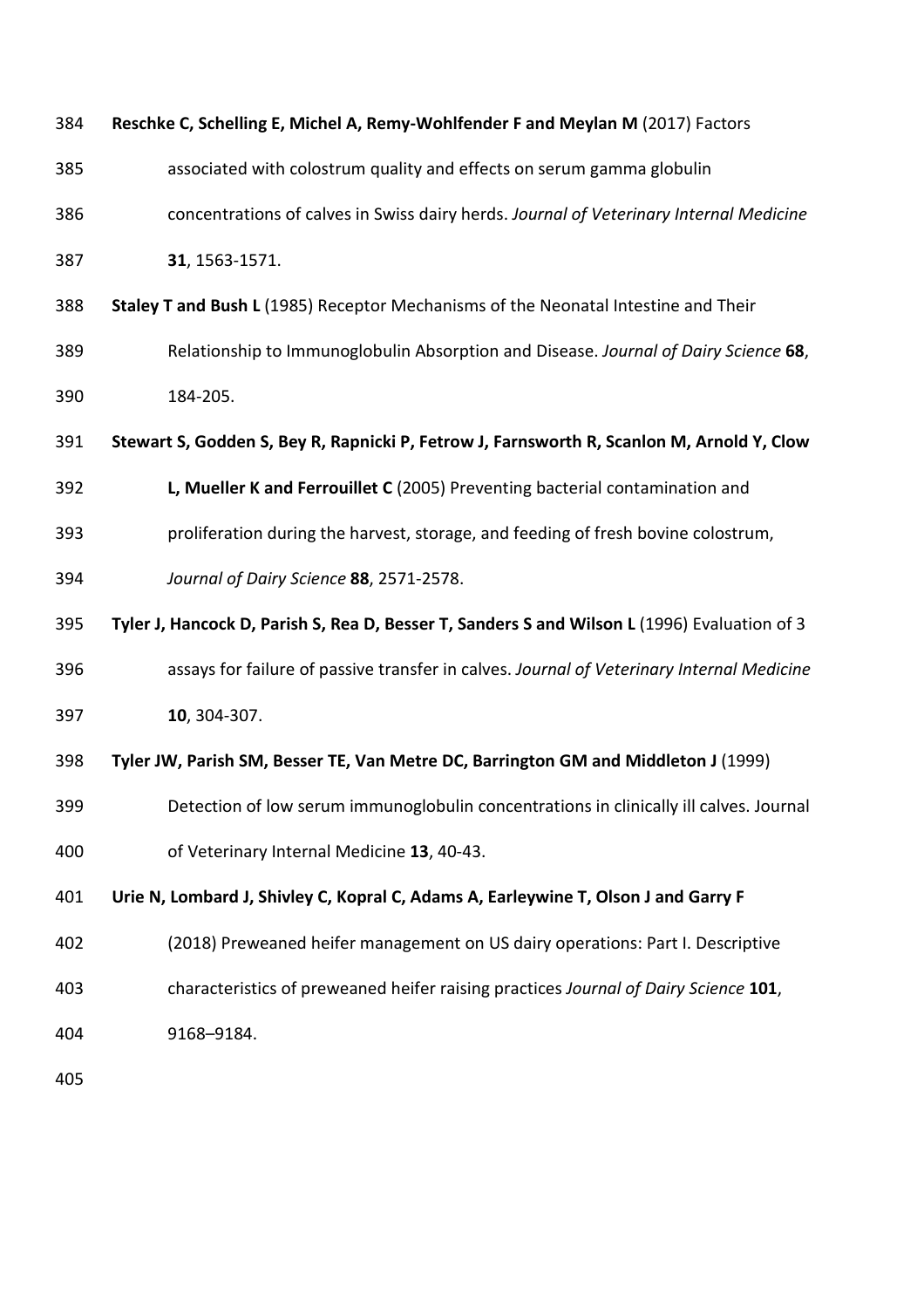## 406 **Tables**

407 Table 1. Descriptive statistics for serum (n=370) IgG concentration (determined by RID) from

408 1-7 day old calves and for colostrum samples (n=252) collected from 38 Scottish dairy farms

| <b>Measure</b>     | N   | <b>Median</b><br>Min<br><b>SD</b><br>Mean<br><b>Max</b> |                      | Proportion (%) failing to meet o |       |                      |                      |
|--------------------|-----|---------------------------------------------------------|----------------------|----------------------------------|-------|----------------------|----------------------|
|                    |     |                                                         |                      |                                  |       |                      | (n, 95%Cl)           |
| Serum IgG (g/L)    | 370 | 21.42                                                   | 21.25                | 10.95                            | 0     | 55.00                | 14.05 (52, 10.69-18. |
| Colostrum Brix (%) | 252 | 22.01                                                   | 22.01                | 4.31                             | 11.00 | 30.00                | 44.05 (111, 37.88-50 |
| TBC (CFU/ml)       | 252 | $4.57x10^{6}$                                           | 2.15x10 <sup>4</sup> | 2.67x10 <sup>7</sup>             | 100   | 2.60x10 <sup>8</sup> | 30.56 (77, 24.83-36. |
| TCC (CFU/ml)       | 252 | 6.80x10 <sup>4</sup>                                    | 415                  | 2.74x10 <sup>5</sup>             | 0     | $2.00x10^{6}$        | 19.84 (50, 14.88-24. |

409 between February – June 2019

 $410$  Footnotes: <sup>a</sup>Serum IgG <10g/L indicates inadequate passive transfer <sup>b</sup>Brix thresholds of <22% indicates poor quality colostrum 'Total 410 Footnotes: a Serum IgG <10g/L indicates inadequate passive transfer<br>411 bacteria counts ≥100,000 CFU/ml indicates poor quality colostrum

412  $\sigma$  Total coliform counts ≥10,000 CFU/ml indicates poor quality colostrum

413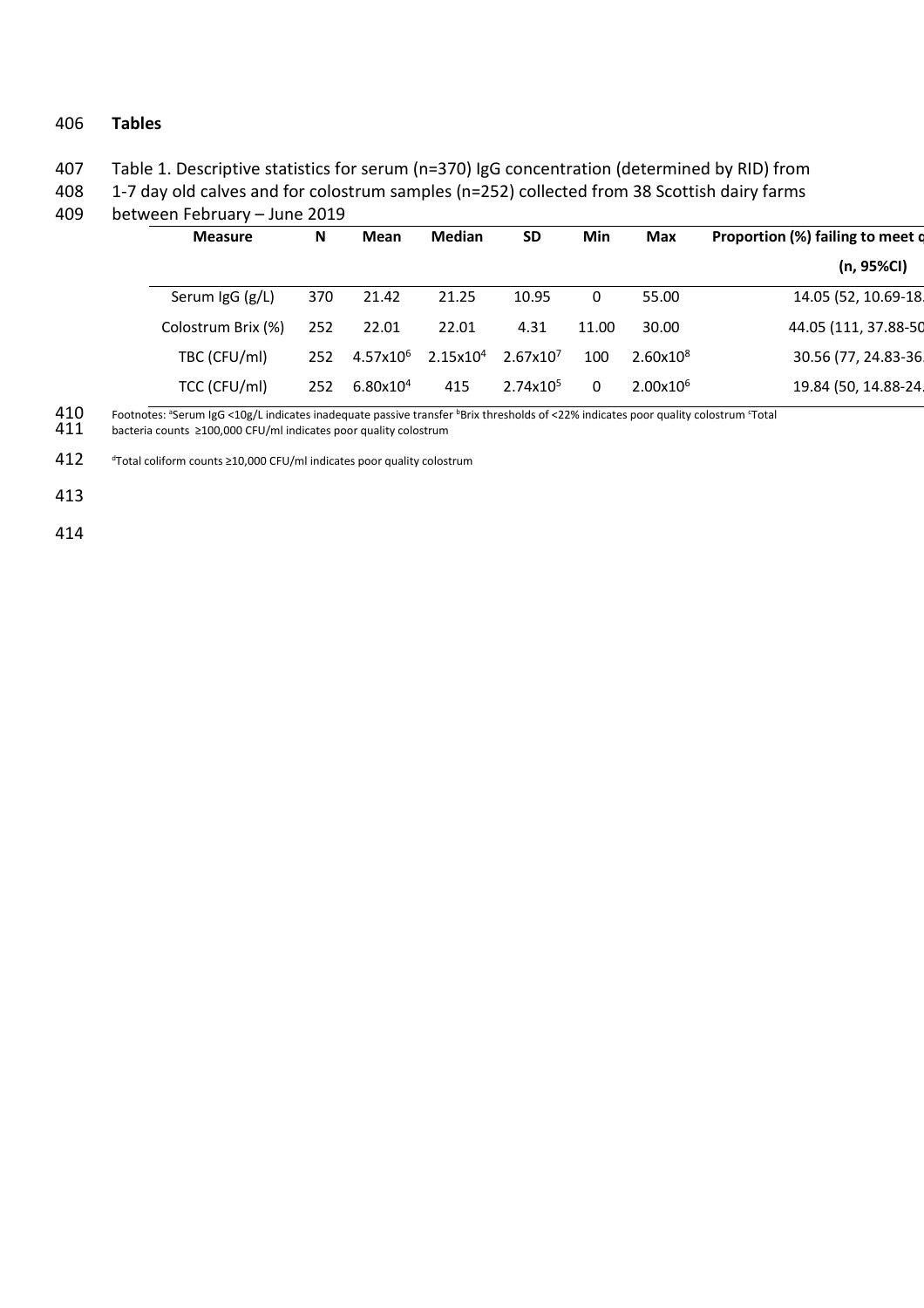- 415 Table 2: Final multilevel logistic model of farm management risk factor variables (collected<br>416 by questionnaire) associated with colostrum quality in first milking colostrum fed to dairy
- by questionnaire) associated with colostrum quality in first milking colostrum fed to dairy

417 calves (n=252) and FPT (n=331) from 34 Scottish dairy farms sampled February- June 2019.

418

| Outcome                           | <b>Risk factor</b>                              | Category       | coefficient | <b>OR</b> | 95% CI         | р                  |
|-----------------------------------|-------------------------------------------------|----------------|-------------|-----------|----------------|--------------------|
| Brix $\geq$ 22%                   | Harvesting colostrum<br>post calving            | <6 hours       | ref         | ref       | ref            | ref                |
|                                   |                                                 | $\geq 6$ hours | $-0.77$     | 0.45      | $-1.65 - 0.12$ | 0.09 <sup>ns</sup> |
| TBC<br>$\geq$ 100,000CFU/ml       | Colostrum sitting in<br>bucket post harvest     | No.            | ref         | ref       | ref            | ref                |
|                                   |                                                 | Yes            | 3.33        | 28.09     | $0.66 - 6.00$  | 0.01               |
| <b>TCC</b><br>$\geq$ 10,000CFU/ml | Time colostrum sits in<br>bucket before feeding | <6 hours       | ref         | ref       | ref            | ref                |
|                                   |                                                 | $\geq 6$ hours | 2.44        | 11.46     | $0.18 - 4.70$  | 0.03               |
| FPT (serum IgG                    | Volume of colostrum                             | <2 litres      | ref         | ref       | ref            | ref                |
| concentrations                    | fed to newborn calves                           | 2.5-3 litres   | $-2.22$     | 0.11      | $-4.43 - 0.01$ | 0.05               |
| $<$ 10g/L)                        | at first feed                                   | 3.5-4 litres   | $-2.12$     | 0.12      | $-4.28 - 0.03$ | 0.05               |
|                                   |                                                 | 4.5-5 litres   | $-3.76$     | 0.02      | $-6.89 - 0.62$ | 0.02               |

419 Footnote ns= not significant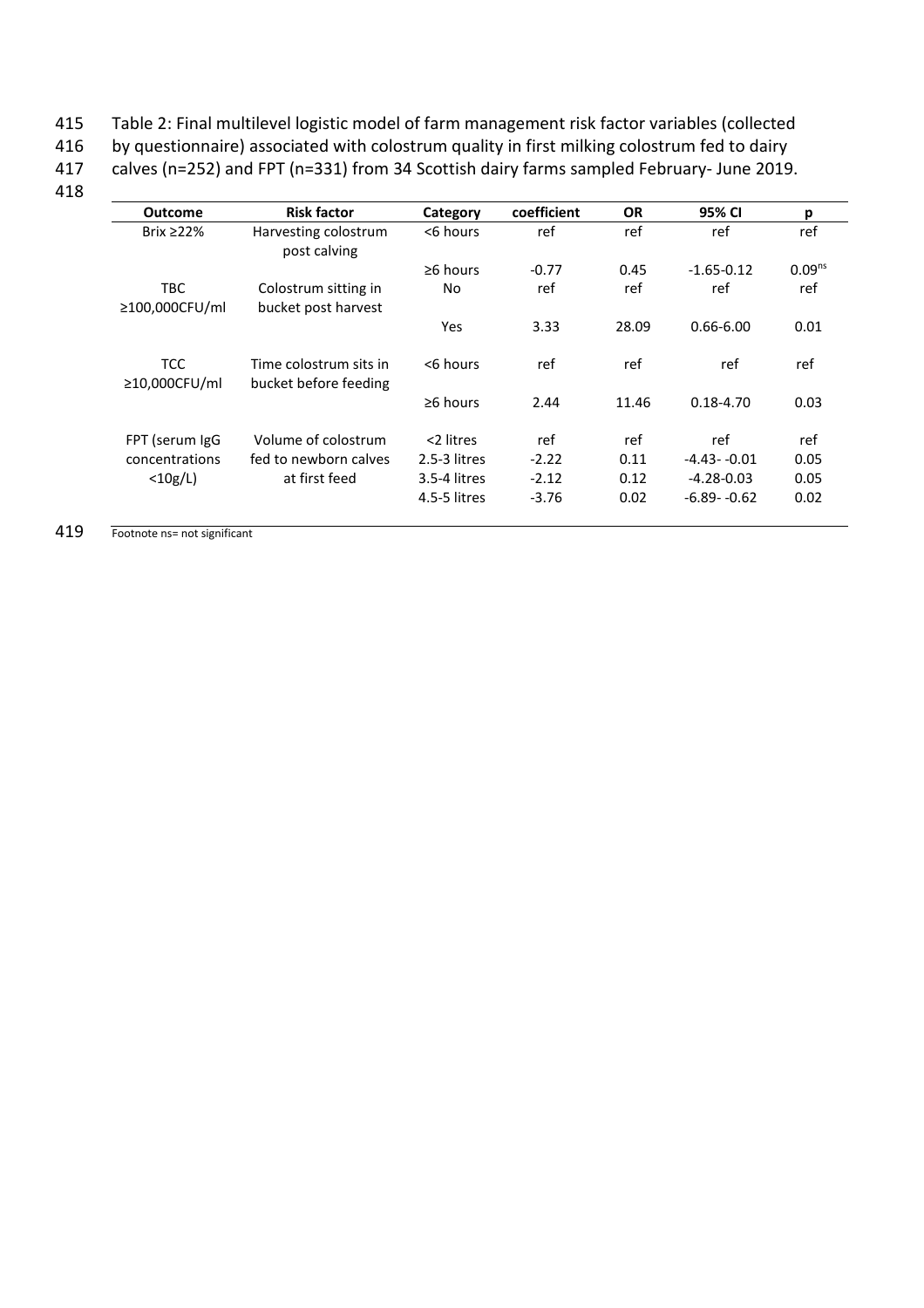